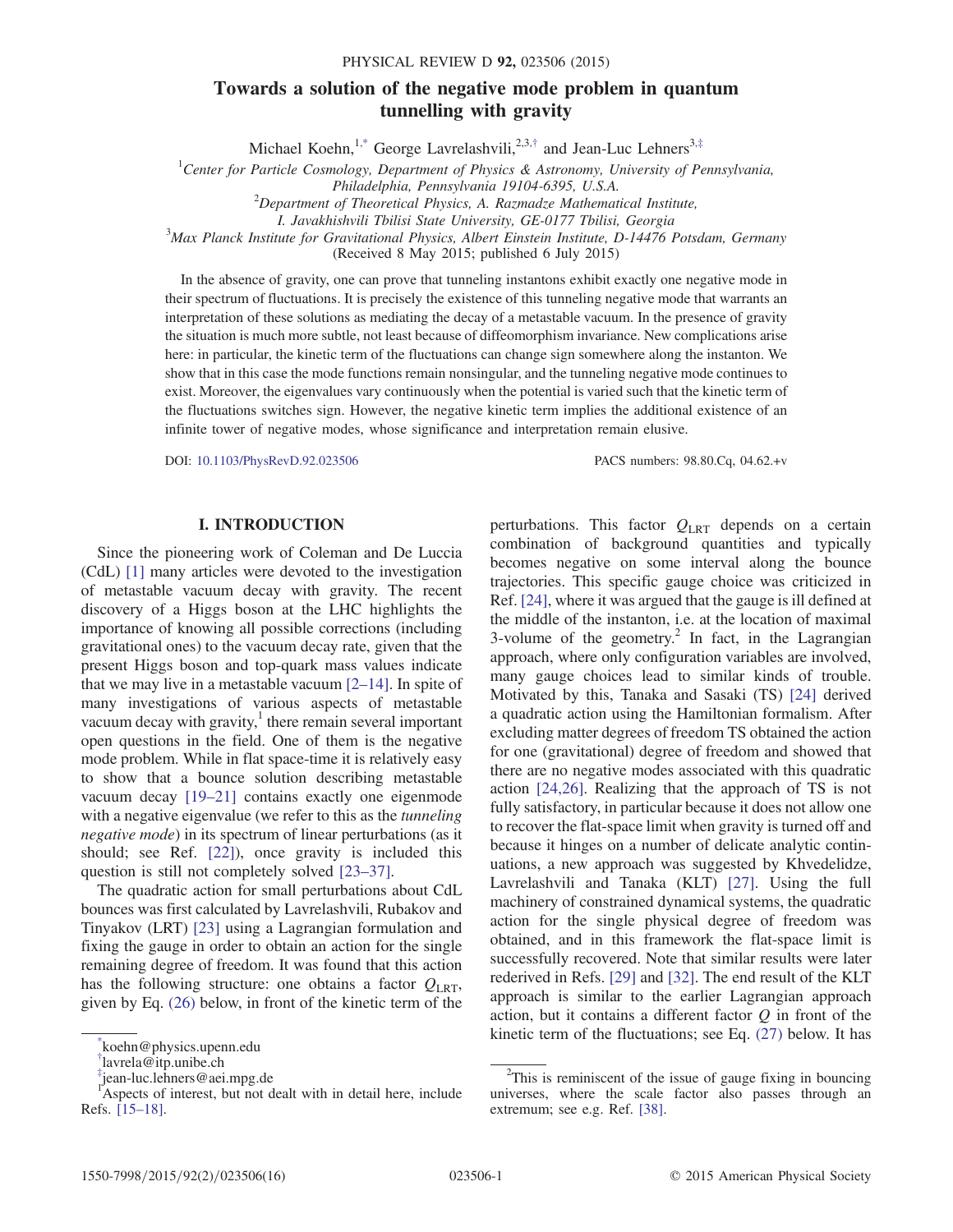been *proven* [\[27\]](#page-14-6) that for bounces where  $Q$  is everywhere positive there exists exactly one negative mode in the spectrum of linear perturbations (see also Refs. [\[28,29,32\]](#page-14-9)). In this case, in complete analogy with the nongravitational case, one can interpret the instanton as mediating the decay of a metastable vacuum.

A recent study of gravitational instantons in flat potential barriers has highlighted the fact that for large classes of instantons, Q becomes negative somewhere along the instanton [\[35\].](#page-15-2) This has motivated us to study the issue of negative modes in some detail for these cases. Our findings are twofold.

First, we will demonstrate (analytically) that the eigenvalue equation retains nonsingular solutions when  $Q$  passes through zero. In other words, at  $Q = 0$  the equation is seemingly singular, but its solutions remain continuous and at least twice differentiable. Moreover, the eigenvalue evolves continuously as the potential is varied from cases where  $Q > 0$  everywhere to cases where  $Q < 0$  somewhere. In all the cases that we have investigated (numerically), the eigenvalue of the tunneling negative mode remains negative. This supports the view that for CdL bounces the tunneling negative mode always exists.

Second, we will confirm the existence of an infinite tower of additional negative modes when Q becomes negative. They were already conjectured to exist by LRT in their early work [\[23\]](#page-14-4), and here we provide some explicit numerical examples. These additional negative modes, which are always present in the region where  $Q < 0$ , remain puzzling: on the one hand, it does not seem possible to remove them by a canonical transformation (see Appendix [C](#page-12-0)), but on the other hand the associated instantons do not appear to be physically significantly different from those where  $Q > 0$  everywhere. The existence of this additional set of modes remains somewhat mysterious and will require further clarification.

# II. DESCRIPTION OF FALSE VACUUM DECAY IN THE EUCLIDEAN APPROACH

Let us consider the theory of a single self-interacting scalar field which is defined by the following Euclidean action:

$$
S_E = \int d^4x \left[ \frac{1}{2} \partial_\mu \varphi \partial^\mu \varphi + V(\varphi) \right]. \tag{1}
$$

Further, let us assume that  $V(\varphi)$  is an asymmetric doublewell potential and that it has a local minimum (false vacuum) at some  $\varphi = \varphi_f$ , an absolute minimum (true vacuum) at  $\varphi = \varphi_t$  and a local maximum (top) at some  $\varphi = \varphi_{\text{top}}$ , such that  $\varphi_t < \varphi_{\text{top}} < \varphi_f$ .

The energy  $E_0$  of the lowest energy state localized around the false vacuum gets a correction due to quantum tunneling effects,

$$
E_f = E_0 - \gamma. \tag{2}
$$

<span id="page-1-0"></span>It turns out that the correction is purely imaginary  $\gamma = i|\gamma|$ , which is a sign of metastability and shows that  $\Gamma = |\gamma|$ actually describes the decay width of the false vacuum. This decay width is given by the functional integral

$$
\gamma = \frac{1}{N_{-}} \int D\varphi e^{-S_{E}(\varphi)} \tag{3}
$$

where  $N_$  is a normalization factor. In the quasiclassical approximation the functional integral [\(3\)](#page-1-0) can be evaluated by considering small perturbations about the classical saddle-point Euclidean solution known as the "bounce." The Euclidean action can be expanded as

$$
S_E = S^{(cl)}(\varphi^b) + S^{(2)}(\delta\varphi)|_{\varphi = \varphi^b}.
$$
 (4)

The normalization factor is the same functional integral calculated about the false vacuum  $\varphi = \varphi_f$ . So, for  $\gamma$  we find the Arrhenius formula

$$
\gamma = A e^{-B},\tag{5}
$$

with

$$
B = S^{(\text{cl})}(\varphi^b) - S^{(\text{cl})}(\varphi^f)
$$
 (6)

<span id="page-1-2"></span>and  $A$  is the ratio of the corresponding integrals:

$$
\mathcal{A} = \frac{\int D\delta\varphi e^{-S^{(2)}(\delta\varphi)}\big|_{\varphi=\varphi^b}}{\int D\delta\varphi e^{-S^{(2)}(\delta\varphi)}\big|_{\varphi=\varphi^f}}.
$$
\n(7)

<span id="page-1-1"></span>The quadratic action for the  $O(4)$ -symmetric configurations takes the form

$$
S_E^{(2)} = 2\pi^2 \int \eta^3 d\eta \delta\varphi \hat{O}_F \delta\varphi, \quad \text{with}
$$

$$
\hat{O}_F = -\frac{1}{2\eta^3} \frac{d}{d\eta} \eta^3 \frac{d}{d\eta} + \frac{1}{2} V''(\varphi).
$$
(8)

<span id="page-1-3"></span>So, the mode equation diagonalizing the quadratic action [\(8\)](#page-1-1) has the form of a Schrödinger equation

$$
\left[-\frac{d^2}{d\eta^2} - \frac{3}{\eta}\frac{d}{d\eta} + V''(\varphi)\right]\delta\varphi_n = \lambda_n \delta\varphi_n.
$$
 (9)

Since any perturbation with proper boundary conditions can be decomposed into a complete set of functions of the fluctuation operator  $\hat{O}_F$ ,

$$
\delta \varphi = \sum_{n} c_n \delta \varphi_n,\tag{10}
$$

integration over  $\delta\varphi$  in Eq. [\(7\)](#page-1-2) can be replaced by integration over  $c_n$ . Taking Gaussian integrals, one obtains the product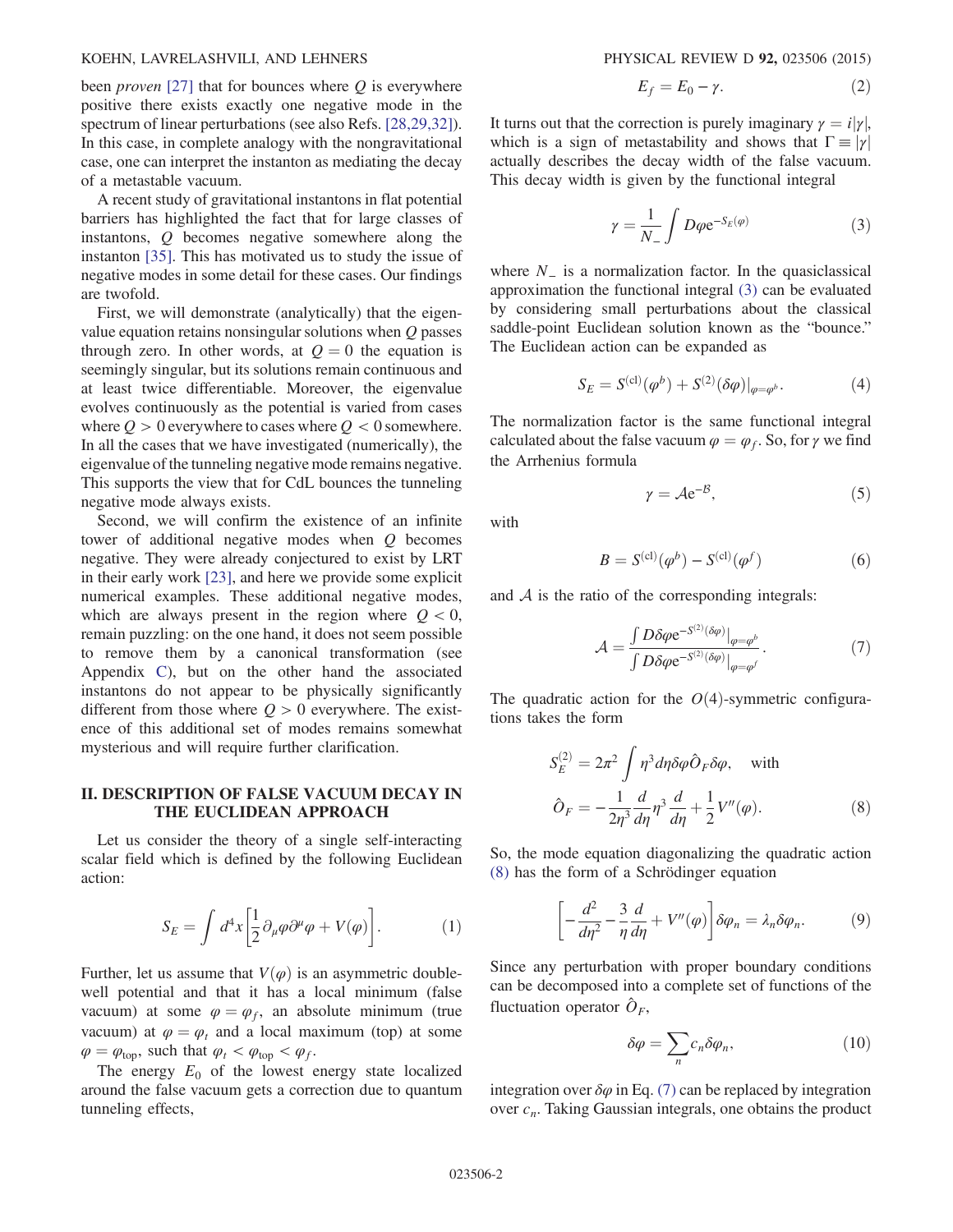of eigenvalues, i.e. determinants of the corresponding operators

$$
\mathcal{A} = \frac{B^2}{4\pi^2} \left( \frac{\prod_{n'} \lambda_n^b}{\prod_n \lambda_n^f} \right)^{-\frac{1}{2}} = \frac{B^2}{4\pi^2} \left( \frac{\det'[-\partial^2 + V''(\varphi^b)]}{\det[-\partial^2 + V''(\varphi^f)]} \right)^{-\frac{1}{2}}.
$$
\n(11)

Here a prime indicates that the zero modes must be omitted; as described by Callan and Coleman [\[20\]](#page-14-10), a proper treatment of the zero modes results in the  $B^2/4\pi^2$  prefactors. While finding bounce solutions and calculating the exponential factor in the thin-wall approximation (or numerically) is a relatively easy task, the calculation of the preexponential factor in field theory is considerably more involved [\[32,39,40\]](#page-15-0); in particular, one has to deal with possible one-loop divergences.

## III. BOUNCE SOLUTIONS WITH GRAVITY

Let us consider the theory of a single scalar field minimally coupled to gravity, which is defined by the following Euclidean action:

$$
S_E = \int d^4x \sqrt{g} \left( -\frac{1}{2\kappa} R + \frac{1}{2} \nabla_\mu \varphi \nabla^\mu \varphi + V(\varphi) \right), \quad (12)
$$

<span id="page-2-0"></span>where  $\kappa = 8\pi G_N$  is the reduced Newton's gravitational constant. The most general  $O(4)$ -invariant metric is parametrized as

$$
ds^{2} = N^{2}(\eta) d\eta^{2} + \rho^{2}(\eta) d\Omega_{3}^{2},
$$
 (13)

where  $N(\eta)$  is the lapse function,  $\rho(\eta)$  is the scale factor and  $d\Omega_3^2$  is metric of the unit 3-sphere,

$$
d\Omega_3^2 = d\chi^2 + \sin^2\chi (d\theta^2 + \sin^2(\theta)d\phi^2). \tag{14}
$$

For the metric in Eq. [\(13\)](#page-2-0) the curvature scalar looks like

$$
R = \frac{6}{\rho^2} - \frac{6\dot{\rho}^2}{\rho^2 N^2} - \frac{6\ddot{\rho}}{\rho N^2} + \frac{6\dot{\rho}\,\dot{N}}{\rho N^3},\tag{15}
$$

where  $d/d\eta$ . Using the ansatz [\(13\)](#page-2-0) and assuming that  $\varphi = \varphi(\eta)$ , we get the reduced action in the form

$$
S_E = S_E(\varphi, N, \rho)
$$
  
=  $2\pi^2 \int d\eta \left( \frac{\rho^3}{2N} \dot{\varphi}^2 + \rho^3 NV(\varphi) - \frac{3\rho N}{\kappa} + \frac{3\rho \dot{\rho}^2}{\kappa N} + \frac{3\rho^2 \ddot{\rho}}{\kappa N} - \frac{3\rho^2 \dot{\rho} \dot{N}}{\kappa N^2} \right).$  (16)

<span id="page-2-2"></span>In proper-time gauge,  $N = 1$ , the corresponding field equations are

$$
\ddot{\varphi} + 3\frac{\dot{\rho}}{\rho}\dot{\varphi} = \frac{\partial V}{\partial \varphi},\qquad(17)
$$

<span id="page-2-3"></span>
$$
\ddot{\rho} = -\frac{\kappa \rho}{3} (\dot{\varphi}^2 + V(\varphi)), \tag{18}
$$

$$
\dot{\rho}^2 = 1 + \frac{\kappa \rho^2}{3} \left( \frac{\dot{\varphi}^2}{2} - V \right).
$$
 (19)

Now let us assume that the potential  $V(\varphi)$  has two nondegenerate local minima at  $\varphi = \varphi_t$  and  $\varphi = \varphi_f$ , with  $V(\varphi_f) > V(\varphi_t)$ , and a local maximum for some  $\varphi = \varphi_{\text{top}}$ , with  $\varphi_t < \varphi_{top} < \varphi_f$ . The Euclidean solution describing vacuum decay—the bounce—satisfies these equations, and when  $V(\varphi) > 0$  one has the boundary conditions

<span id="page-2-4"></span>
$$
\varphi(0) = \varphi_0, \qquad \dot{\varphi}(0) = 0, \qquad \rho(0) = 0, \qquad \dot{\rho}(0) = 1
$$
\n(20)

<span id="page-2-7"></span>at  $\eta = 0$  and

$$
\varphi(\eta_{\text{max}}) = \varphi_m, \qquad \dot{\varphi}(\eta_{\text{max}}) = 0, \qquad \rho(\eta_{\text{max}}) = 0, \n\dot{\rho}(\eta_{\text{max}}) = 1
$$
\n(21)

<span id="page-2-5"></span>at some  $\eta = \eta_{\text{max}}$ . This assumes the following Taylor series as  $\eta \rightarrow 0$ :

$$
\varphi(\eta) = \varphi_0 + \frac{V'(\varphi_0)}{8} \eta^2 + \frac{V'(\varphi_0)}{192} \left[ V''(\varphi_0) + \frac{2\kappa V(\varphi_0)}{3} \right] \eta^4
$$
  
+ 
$$
\frac{V'(\varphi_0)}{829440} [135 V'(\varphi_0) V'''(\varphi_0)
$$
  
+ 
$$
90 V''(\varphi_0)^2 + 162 \kappa V'(\varphi_0)^2 + 180 \kappa V(\varphi_0) V''(\varphi_0)
$$
  
+ 
$$
112 \kappa^2 V(\varphi_0)^2] \eta^6 + O(\eta^8), \qquad (22)
$$

<span id="page-2-6"></span>
$$
\rho(\eta) = \eta - \frac{\kappa}{18} V(\varphi_0) \eta^3 - \frac{\kappa}{120} \left[ \frac{3}{8} V'(\varphi_0)^2 - \frac{\kappa}{9} V(\varphi_0)^2 \right] \eta^5
$$
  
 
$$
- \frac{\kappa}{2177280} [405 V'(\varphi_0)^2 V''(\varphi_0) - 54 \kappa V(\varphi_0) V'(\varphi_0)^2
$$
  
 
$$
+ 16 \kappa^2 V(\varphi_0)^3] \eta^7 + O(\eta^9), \qquad (23)
$$

where  $V'(\varphi_0) \equiv \frac{\partial V}{\partial \varphi}|_{\varphi = \varphi_0}$  etc. Similar power-law behavior is valid for nonsingular bounces for  $x \to 0$ , where  $x = \eta_{\text{max}} - \eta$ . These Taylor series are required when numerically solving for instanton solutions, as one cannot directly integrate from  $\eta = 0$  (given the above boundary conditions), but rather has to start the integration at some small value  $\eta = \epsilon \ll 1$ .

# <span id="page-2-1"></span>IV. NEGATIVE MODE PROBLEM IN THE HAMILTONIAN APPROACH

<span id="page-2-8"></span>Let us expand the metric and the scalar field over an  $O(4)$ -symmetric background as follows: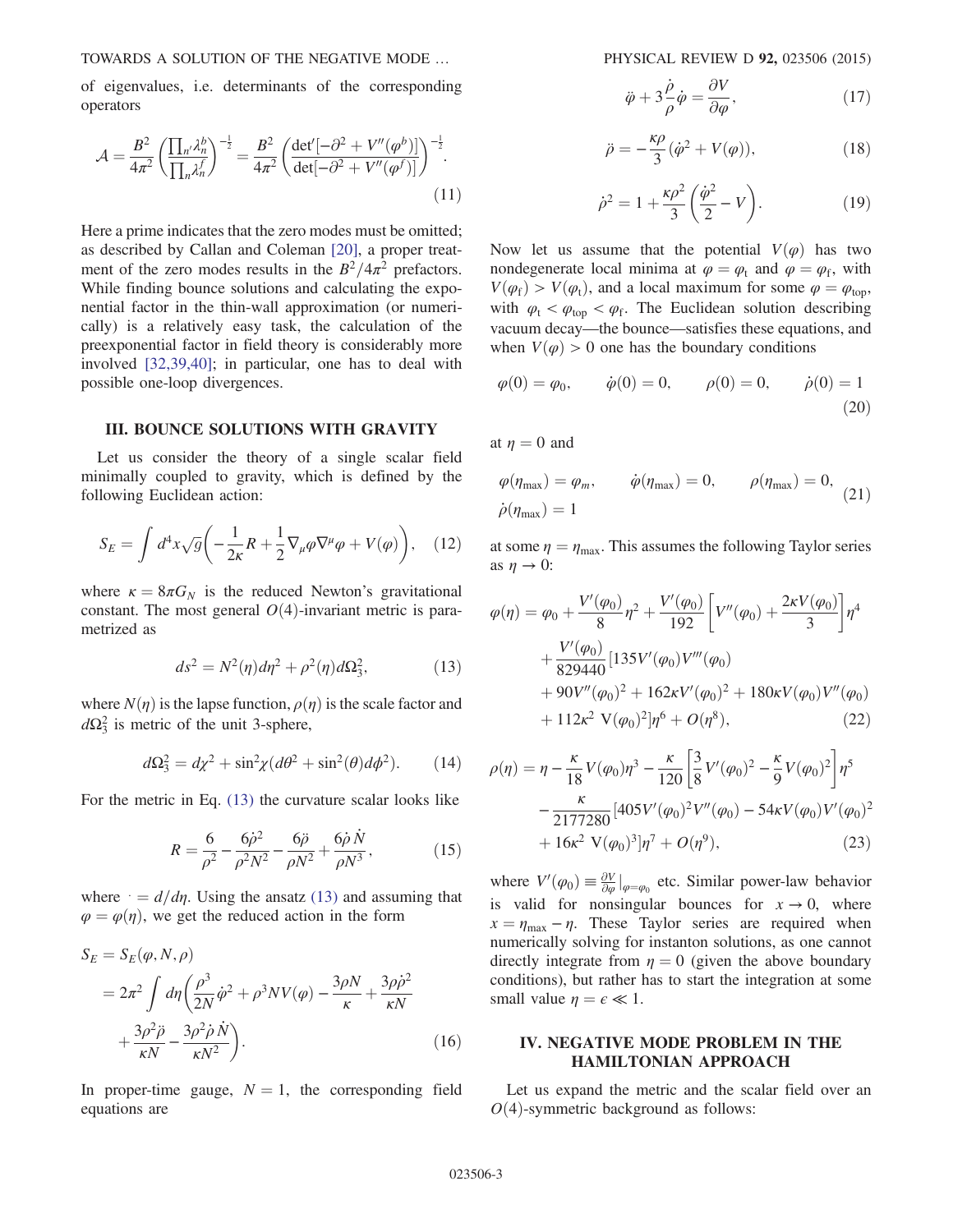$$
ds^{2} = (1 + 2A(\eta))d\eta^{2} + \rho(\eta)^{2}(1 - 2\Psi(\eta))d\Omega_{3}^{2},
$$
  

$$
\varphi = \varphi(\eta) + \Phi(\eta),
$$
 (24)

where a and  $\varphi$  are the background field values and A,  $\Psi$  and Φ are small perturbations. In what follows, we will be interested in the lowest (purely  $\eta$ -dependent, "homogeneous") modes and consider only scalar metric perturbations. Expanding the total action to second order in perturbations and using the background equations of motion, we find

$$
S = S^{(0)}[a, \varphi] + S^{(2)}[A, \Psi, \Phi], \tag{25}
$$

where  $S^{(0)}$  is the action of the background solution and  $S^{(2)}[A, \Psi, \Phi]$  is the quadratic action given below.

<span id="page-3-0"></span>The quadratic action about CdL bounces was first derived in Ref. [\[23\]](#page-14-4) using the Lagrangian approach and in particular it was noted that when gravity is taken into account the corresponding operator  $\hat{O}_G$  in front of the kinetic term contains a factor (see the Appendix [B](#page-11-0) for more details)

$$
Q_{\text{LRT}} = 1 - \frac{\kappa \rho^2 \ V(\varphi)}{3} = \dot{\rho}^2 - \frac{\kappa \rho^2 \dot{\varphi}^2}{6}.
$$
 (26)

<span id="page-3-1"></span>This factor typically becomes negative somewhere along a bounce solution. Later, using a Hamiltonian approach in the context of the theory of constrained dynamical systems, the quadratic action was rederived [\[27\]](#page-14-6) and it was shown to have a similar structure, but with a different factor in front of the kinetic term of the perturbations,

$$
Q_{\text{KLT}} \equiv Q = 1 - \frac{\kappa \rho^2 \dot{\varphi}^2}{6}.
$$
 (27)

<span id="page-3-2"></span>The original quadratic action  $S^{(2)}[A, \Psi, \Phi]$  is degenerate and describes a constrained dynamical system. Applying Dirac's formalism as in Ref. [\[27\],](#page-14-6) one gets an unconstrained quadratic action for a single physical degree of freedom (which for this gauge-fixing procedure is simply the scalar field perturbation Φ)

$$
S_{E}^{(2)}[\Phi] = \pi^{2} \int d\eta \Phi\left(-\frac{d}{d\eta} \left(\frac{\rho^{3}(\eta)}{Q(\eta)} \frac{d}{d\eta}\right) + \rho^{3}(\eta) U[\varphi(\eta), \rho(\eta)]\right) \Phi, \tag{28}
$$

<span id="page-3-3"></span>where the factor  $Q$  was given above in Eq. [\(27\)](#page-3-1) and the potential U is expressed in terms of the bounce solution as

$$
U[\varphi(\eta), \rho(\eta)] \equiv \frac{V''(\varphi)}{Q} + \frac{2\kappa \dot{\varphi}^2}{Q} + \frac{\kappa}{3Q^2} (6\dot{\rho}^2 \dot{\varphi}^2 + \rho^2 V'^2(\varphi) - 5\rho \dot{\rho} \dot{\varphi} V'(\varphi)).
$$
\n(29)

The exact form of the fluctuation operator depends on the choice of a weight function, which can be specified by defining a norm. In the context of general relativity the natural choice is [\[32\]](#page-15-0)

$$
\|\Phi\|^2 \equiv \int d^4x \sqrt{g}\Phi^2 = 2\pi^2 \int d\eta \rho(\eta)^3 \Phi^2. \tag{30}
$$

<span id="page-3-6"></span>The fluctuation equation diagonalizing the quadratic action [\(28\)](#page-3-2) then has the form

$$
-\frac{1}{\rho^3}\frac{d}{d\eta}\left(\frac{\rho^3}{Q}\frac{d\Phi_n}{d\eta}\right) + U[\varphi(\eta),\rho(\eta)]\Phi_n = \lambda_n\Phi_n, \quad (31)
$$

where  $\Phi_n$  and  $\lambda_n$  are eigenfunctions and eigenvalues of our Dirichlet boundary value problem. Note that this equation correctly reduces to the flat-space equation [\(9\)](#page-1-3) in the limit  $\kappa \to 0$ ,  $\rho \to \eta$ .

The potential U, close to  $\eta = 0$ , behaves as

$$
U = U_0 + U_2 \eta^2 + O[\eta^4], \tag{32}
$$

with

$$
U_0 = V''(\varphi_0), \text{ and}
$$
  
\n
$$
U_2 = \frac{1}{6} \kappa V'^2(\varphi_0) + \frac{1}{8} V'(\varphi_0) V'''(\varphi_0).
$$
 (33)

Regular solutions (eigenfunctions) close to  $\eta = 0$  then behave as

$$
\Phi = A_0 \left\{ 1 + \frac{1}{8} (V''(\varphi_0) - \lambda) \eta^2 + \frac{1}{576} [3(V''(\varphi_0) - \lambda)^2 + 2\kappa (V''(\varphi_0) - \lambda) V(\varphi_0) + 4\kappa V'^2(\varphi_0) + 3V'(\varphi_0) V'''(\varphi_0) ] \eta^4 + O[\eta^6] \right\}, \quad (34)
$$

with  $A_0$  being a normalization constant. Obviously, the potential  $U$  and the regular branch of the wave functions  $\Phi^{\text{reg}}$  have the same behavior in powers of  $x = \eta_{\text{max}} - \eta$  at the end of the interval, close to  $\eta_{\text{max}}$ . Whereas in general there exists also a *singular* branch behaving as  $\Phi^{\text{sing}}$   $\propto$  $\frac{f(\lambda-\lambda_n)}{x^2}$  with some function f having the property that  $f(0) = 0$ , one can adjust the value of  $\lambda$  such that the singular branch is suppressed. In fact, in this way one may determine the (quantized) energy eigenvalues of the eigenfunctions.

# <span id="page-3-5"></span>V. REGULARITY OF THE PERTURBATIONS WHEN Q PASSES THROUGH A ZERO

<span id="page-3-4"></span>As was discussed in Sec. [IV,](#page-2-1) the equation for linear perturbations in the Hamiltonian approach has the form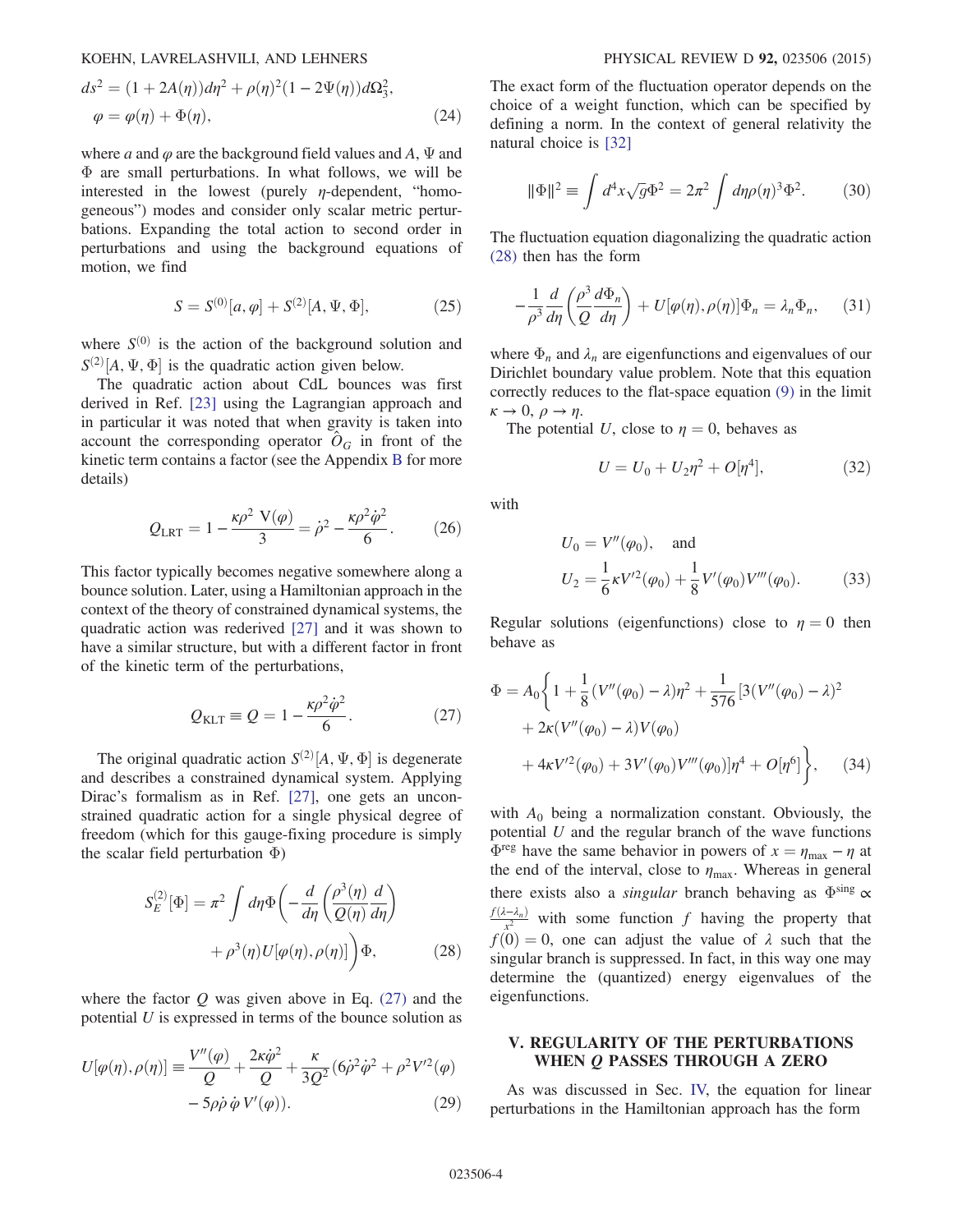TOWARDS A SOLUTION OF THE NEGATIVE MODE … PHYSICAL REVIEW D 92, 023506 (2015)

$$
-\frac{1}{Q}\frac{d^2\Phi}{d\eta^2} + \left(\frac{\dot{Q}}{Q^2} - \frac{3\dot{\rho}}{\rho Q}\right)\frac{d\Phi}{d\eta} + U\Phi = \lambda\Phi,\qquad(35)
$$

with the potential  $U$  given in Eq. [\(29\)](#page-3-3). Note that the function Q tends to 1 at the ends of the interval  $[0, \eta_{\text{max}}]$ , but for some bounces it can become negative for some interval of  $\eta$ . The case where Q becomes negative has long been considered as puzzling [\[27,29,32\]](#page-14-6) because Eq. [\(35\)](#page-3-4) then shows an *apparent* singularity when Q passes through zero. We will now show that when  $Q(\bar{\eta})=0$  the general solution of Eq. [\(35\)](#page-3-4) is nevertheless  $C^2$  across the point  $\bar{\eta}$ . We treat the cases where  $\dot{Q}(\bar{\eta}) \neq 0$  and  $\dot{Q}(\bar{\eta}) = 0$  separately. We will assume that Q and the other background quantities are at least  $C^2$  functions of *n*.

A.  $\dot{Q}(\bar{\eta}) \neq 0$  case

<span id="page-4-0"></span>Let  $x \equiv \eta - \bar{\eta}$ . We can rewrite Eq. [\(35\)](#page-3-4) as

$$
-Q\ddot{\Phi} + \left(\dot{Q} - 3\frac{\dot{\rho}}{\rho}Q\right)\dot{\Phi} + \mathcal{U}\Phi = \lambda Q^2\Phi, \qquad (36)
$$

<span id="page-4-4"></span>with

$$
\mathcal{U} \equiv \mathcal{Q}^2 U = \mathcal{Q}V'' + 2\kappa \mathcal{Q}\dot{\varphi}^2 + \frac{\kappa \rho^2 V'^2}{3}
$$

$$
-\frac{5\kappa \rho \dot{\varphi} \dot{\varphi} V'}{3} + 2\kappa \dot{\rho}^2 \dot{\varphi}^2. \tag{37}
$$

We start with the consideration of the zero-mode equation, i.e. we assume  $\lambda = 0$  in Eq. [\(36\).](#page-4-0) Since we are interested in showing the regularity of the wave function in the vicinity of  $x = 0$ , we rewrite Eq. [\(36\)](#page-4-0) as

$$
-xA(x)\ddot{\Phi} + B(x)\dot{\Phi} + \frac{u}{\dot{q}}C(x)\Phi = 0, \qquad (38)
$$

where we denote

$$
\dot{q} \equiv \dot{Q}(\bar{\eta}), \qquad \ddot{q} \equiv \ddot{Q}(\bar{\eta}), \dots,
$$
 (39)

$$
u \equiv \mathcal{U}(\bar{\eta}), \qquad \dot{u} \equiv \dot{\mathcal{U}}(\bar{\eta}), ..., \qquad (40)
$$

$$
A(x) = 1 + \mathcal{O}(x),\tag{41}
$$

$$
B(x) = 1 + bx + \mathcal{O}(x^2), \qquad b = \frac{\ddot{q}}{\dot{q}} - 3\frac{\ddot{\dot{\rho}}}{\dot{\rho}}, \quad (42)
$$

$$
C(x) = 1 + cx + \mathcal{O}(x^2), \qquad c = \frac{\dot{u}}{u}.
$$
 (43)

<span id="page-4-1"></span>We tentatively solve the equation by keeping the dominant behavior of the coefficients first,

$$
-x\ddot{\Phi} + \dot{\Phi} + \frac{u}{\dot{q}}\Phi = 0.
$$
 (44)

<span id="page-4-2"></span>The general solution of this equation can be written in terms of Bessel functions. The leading behavior of the solution is of two different kinds:

$$
\Phi = \alpha \left( 1 - \frac{u}{\dot{q}} x - \frac{u^2}{2\dot{q}^2} x^2 \ln|x| + \cdots \right) + \beta x^2 (1 + \cdots).
$$
\n(45)

However, the second subleading term in the first asymptotic solution is not relevant, since it contributes a term of order  $x$ to the perturbation equation, which is the same as the dominant order we neglected in going from Eqs. [\(36\)](#page-4-0) to [\(44\)](#page-4-1). To find the right expression for the subleading term and make sure that  $\ddot{\Phi}$  is well defined at  $x = 0$ , we set

$$
\Phi = \alpha \bigg( 1 - \frac{u}{\dot{q}} x + x \psi \bigg). \tag{46}
$$

<span id="page-4-3"></span>The asymptotic equation for  $\psi$  reads

$$
-x^2\ddot{\psi} - x\dot{\psi} + \psi + \frac{u}{\dot{q}}\left(c - b - \frac{u}{\dot{q}}\right)x = 0.
$$
 (47)

Discarding the solution  $\sim 1/x$ , which simply changes the value of  $\alpha$ , the leading behavior of the solution is the same as in Eq. [\(45\)](#page-4-2), albeit with a different coefficient:

$$
\Phi = \alpha \left( 1 - \frac{u}{\dot{q}} x + \frac{u}{2\dot{q}} \left( c - b - \frac{u}{\dot{q}} \right) x^2 \ln|x| + \cdots \right) + \beta x^2 (1 + \cdots).
$$
\n(48)

However, a closer analysis of the nonhomogeneous piece appearing in Eq. [\(47\)](#page-4-3) shows that its coefficient vanishes due to the background field equations. This means that one should move to the next-to-leading order for the nonhomogeneous piece, and the solution for  $\psi$  is of order x with no logarithmic corrections:

$$
\Phi = \alpha \left( 1 - \frac{u}{\dot{q}} x + \mathcal{O}(x^2) \right) + \beta x^2 (1 + \cdots). \tag{49}
$$

This completes our proof: the apparent singularity in the perturbation equation forces a fixed relation between  $\Phi(\bar{\eta})$ and  $\dot{\Phi}(\bar{\eta})$ , but does not cause any divergence in the solution, at least for  $\Phi$  and its first two derivatives.

We now note that, if one considers the eigenvalue equation [\(35\)](#page-3-4) with  $\lambda \neq 0$  the result above is still valid, since this merely amounts to a change in  $C(x)$  by a term of order  $x^2$ . Therefore, the generic solution of the eigenvalue equation is also nonsingular at  $\eta = \bar{\eta}$ .

# B.  $\dot{\theta}(\bar{\eta})=0$  case

In this case, we cannot simply borrow the previous results, as  $\dot{q} = 0$ . The field equations alone do not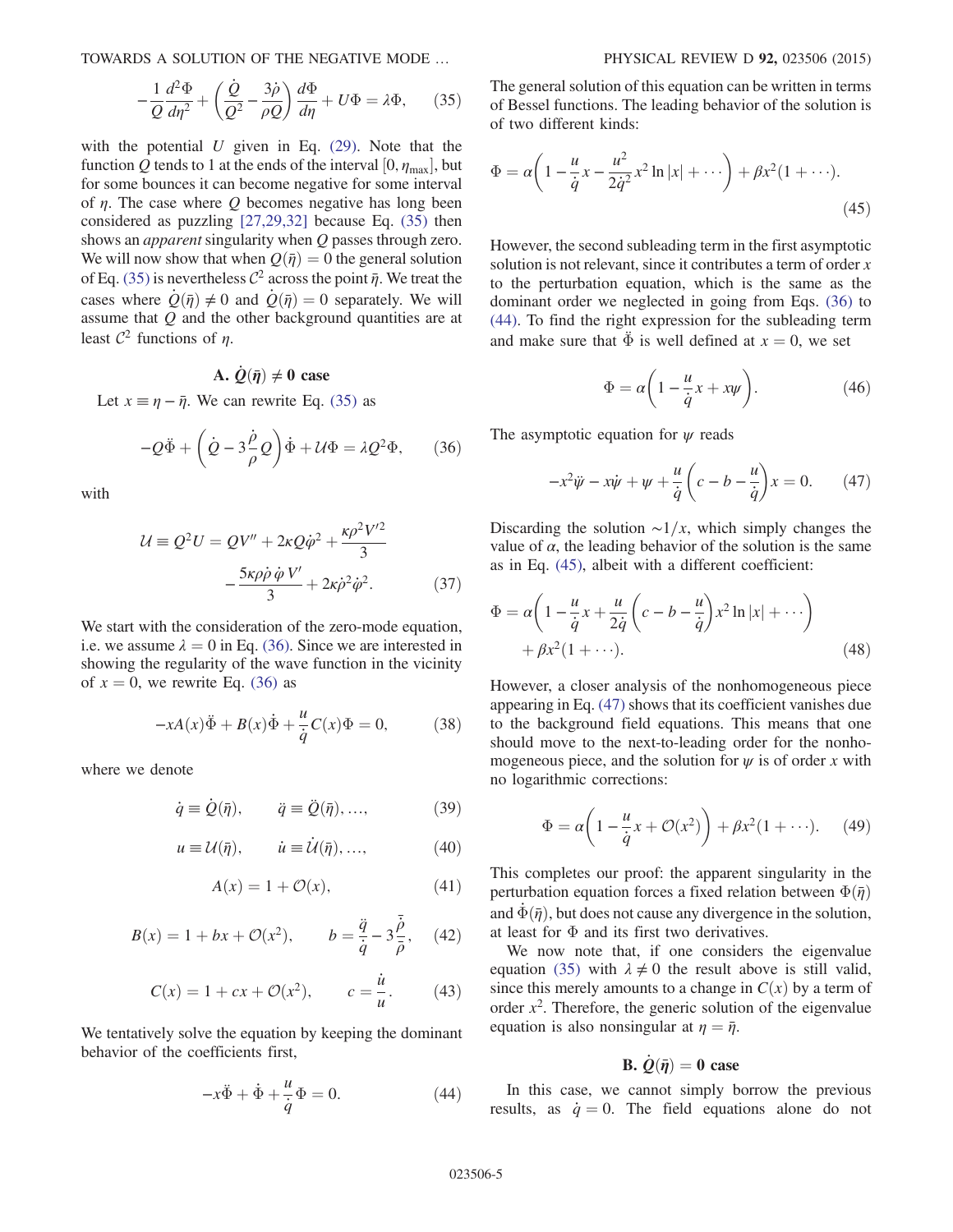<span id="page-5-0"></span>determine the leading degree of the Q polynomial around  $\eta = \bar{\eta}$ . Keeping it general, we will write

$$
Q = \frac{q^{(k)}}{k!} x^k + \frac{q^{(k+1)}}{(k+1)!} x^{k+1} + \mathcal{O}(x^{k+2}), \qquad k > 1. \tag{50}
$$

We require  $k > 1$  to be an integer. At first glance, one would think that  $U \equiv (O^2 U)$  should not generally vanish at  $\eta = \bar{\eta}$ , so that the leading terms of the perturbation equation would read

$$
-x^{k}\ddot{\Phi} + kx^{k-1}\dot{\Phi} + k!\frac{u}{q^{(k)}}\Phi = 0, \qquad (51)
$$

<span id="page-5-2"></span>where again  $u \equiv \mathcal{U}(\bar{\eta})$  is generally nonzero. This would be a problem, as the equation above admits solutions which diverge near  $\eta = \bar{\eta}$ . A closer analysis shows that, in fact, the behavior of U near  $\bar{\eta}$  is related to that of Q itself. Let us show that, under the condition [\(50\)](#page-5-0), one has

$$
|\mathcal{U}| \lesssim |x|^{k-1}.\tag{52}
$$

<span id="page-5-1"></span>We have

$$
\mathcal{U} = \mathcal{Q}(V'' + 2\kappa \dot{\varphi}^2) + \bar{u},\tag{53}
$$

$$
\bar{u} = \frac{\kappa \rho^2 V'^2}{3} - \frac{5\kappa \rho \dot{\rho} \dot{\phi} V'}{3} + 2\kappa \dot{\rho}^2 \dot{\phi}^2. \tag{54}
$$

<span id="page-5-3"></span>The first two terms in Eq. [\(53\)](#page-5-1) separately satisfy the bound [\(52\)](#page-5-2). Concerning the last piece, using the background field equations one can show that

$$
\bar{u} = \frac{\dot{\rho}\,\dot{Q}}{\rho} + \frac{3\dot{Q}^2}{\kappa\rho^2\dot{\varphi}^2}.
$$
\n(55)

This relation is valid everywhere, not only at  $\eta = \bar{\eta}$ . Taking its derivatives up to order  $k - 2$ , one easily deduces that [remembering that  $\dot{\varphi}(\bar{\eta}) \neq 0$  since  $Q(\bar{\eta}) = 0$ ]

$$
\bar{u}^{(n)}(\bar{\eta}) = 0: \quad n = 0, ..., k - 2,
$$
 (56)

and hence Eq. [\(52\),](#page-5-2)

$$
\mathcal{U} = \frac{\bar{u}^{(k-1)}}{(k-1)!} x^{k-1} + \frac{\bar{u}^{(k)}}{k!} x^k + \cdots
$$
 (57)

Now, dividing through by  $x^{k-1}$  and keeping the leading terms near  $\eta = \bar{\eta}$ , we obtain an equation very similar to Eq. [\(44\)](#page-4-1), namely

$$
-x\ddot{\Phi} + k\dot{\Phi} + k\frac{\bar{u}^{(k-1)}}{q^{(k)}}\Phi = 0.
$$
 (58)

The asymptotic form of the general solution can be obtained following the previous procedure, finding

$$
\Phi = \alpha \left( 1 - \frac{\bar{u}^{(k-1)}}{q^{(k)}} x + \frac{d}{2} x^2 + \cdots \right) + \beta x^{k+1} (1 + \cdots),\tag{59}
$$

$$
d = \frac{\bar{u}^{(k-1)}}{(k-1)q^{(k)}} \left( k \frac{\bar{u}^{(k-1)}}{q^{(k)}} + \frac{q^{(k+1)}}{q^{(k)}} - 3 \frac{\dot{\bar{\rho}}}{\bar{\rho}} \right) - \frac{\bar{u}^{(k)}}{(k-1)q^{(k)}}.
$$
\n(60)

Note that in this case (i.e. for  $k > 1$ ), the  $x^2 \ln |x|$  term right away does not appear in the expansion.<sup>3</sup> We conclude that also in this case, the apparent singularity in the perturbation equation does not lead to a singularity in the general solution.

## VI. NUMERICAL RESULTS

We have studied the existence and the properties of fluctuation modes about CdL bounces numerically for a range of representative potentials. We have mostly used the same potentials as those used by Lee and Weinberg in their related study [\[36\],](#page-15-3) as this allows us to better compare our results with theirs (see Appendix [A\)](#page-10-0).

In order to find a bounce solution we have to integrate Eqs. [\(17\)](#page-2-2) and [\(18\)](#page-2-3) with the initial conditions [\(20\).](#page-2-4) But since Eq. [\(17\)](#page-2-2) has a regular singular point at  $\eta = 0$  we cannot start the numerical integration there. Instead we start the numerical integration at some small  $\eta = \epsilon$ , with initial conditions at this point provided by the Taylor series [\(22\)](#page-2-5)–[\(23\).](#page-2-6) This is a one-dimensional shooting problem with the shooting parameter being the initial value of the scalar field,  $\varphi_0$ . For the compact bounces under consideration, one has to choose  $\varphi_0$  such that at  $\eta = \eta_{\text{max}}$  one gets the behavior given by Eq. [\(21\).](#page-2-7) Since the initial conditions are given with finite precision, at some  $\eta < \eta_{\text{max}}$  any such numerical solutions will start to deviate from the exact solution, because of a mixture with the singular branch. For some potentials, one needs to adjust the initial values to very high precision to construct the bounce solution. The presented Taylor series of Eqs. [\(22\)](#page-2-5)–[\(23\)](#page-2-6) guarantees a precision of about  $10^{-40}$  for  $\epsilon = 10^{-5}$ . In the following, we specify different potentials and report our numerical results regarding concrete examples for various potentials and varying values of  $\kappa$ . The numerical method that we employed is the Runge-Kutta of fourth order with an adaptive step size for the background quantities and with a fixed step size for the mode functions, and we implemented it in the C++ programming language.

<sup>&</sup>lt;sup>3</sup>We also note that the term linear in x may be absent if  $\bar{u}^{(k-1)} = 0$ . Equation [\(55\)](#page-5-3) shows that this can happen if  $\frac{\dot{\bar{\rho}}}{\bar{\rho}} = 0$ , which in turn can only happen when  $V'(\bar{\eta}) = 0$ , as can be seen by combining the expression for  $\dot{Q}$  and the scalar field equation of motion.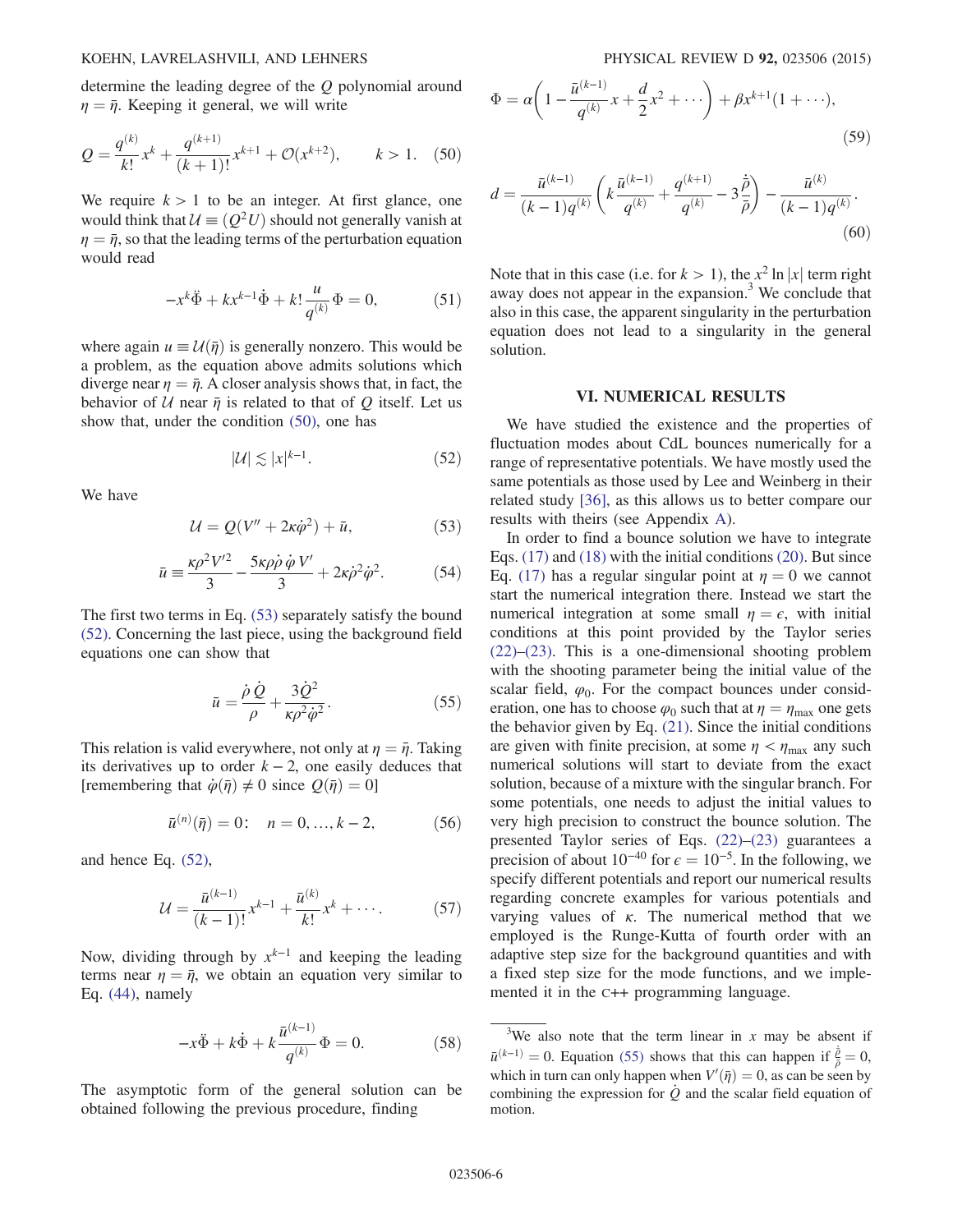<span id="page-6-0"></span>

FIG. 1 (color online). Profile of the bounce:  $\varphi(\eta)$  and  $\rho(\eta)$  for the potential [\(61\)](#page-6-3) and two different values of κ. (a)  $\kappa = 0.055$ ; (b)  $\kappa = 0.09$ .

### A. Example 1

<span id="page-6-3"></span>As a first example, we have chosen the double-well potential also studied in Ref. [\[36\]](#page-15-3), namely

$$
V(\varphi) = (\varphi - 3)^2 \varphi^2 + \frac{1}{2} \varphi^2 + \frac{3}{2}.
$$
 (61)

In this potential the true vacuum at  $\varphi_t = 0$  and the false vacuum at  $\varphi_f \approx 2.81$  are separated by a potential barrier with a local maximum at  $\varphi_{\text{top}} \approx 1.69$ .

We are interested in bounce solutions in this potential, but for different values of the gravitational coupling  $\kappa$ . Figure [1\(a\)](#page-6-0) shows the CdL bounce solution for this potential when  $\kappa = 0.055$ , while Fig. [1\(b\)](#page-6-0) shows the bounce solution for  $\kappa = 0.09$ . It was claimed in Ref. [\[36\]](#page-15-3) that a single tunneling negative mode is present for small values of  $\kappa$  such as  $\kappa = 0.055$ , but that no negative mode is present for larger values, namely for  $\kappa = 0.057$ ,  $\kappa = 0.07$  or  $\kappa = 0.09$ . By contrast, we find that a single tunneling negative mode exists in each of these cases. Note that the quantity Q is always positive for these choices of  $\kappa$ (see Fig. [2](#page-6-1)), and that the (negative) eigenvalue of the lowest mode evolves continuously as a function of the gravitational strength  $\kappa$ , as shown in Fig. [3.](#page-7-0) Thus, for this example, the story unfolds just as in the case of tunneling in the absence of gravity.

#### B. Example 2

<span id="page-6-2"></span>As the second example we choose the potential (cf. Ref. [\[36\]](#page-15-3))

$$
V(\varphi) = B\left(\varphi^2 - \frac{1}{4}\right)^2 + \frac{1}{10}(\varphi + 1). \tag{62}
$$

This potential has two local minima separated by a barrier, as long as the parameter  $B > B_{cr}$ , with  $B_{cr} \approx 0.52$ . A CdL bounce exists for  $B > B_{HM}$ , where  $B_{HM} \approx 0.55$ . Varying the parameter  $B$  is instructive because for the potential [\(62\)](#page-6-2),

<span id="page-6-1"></span>

FIG. 2 (color online). The kinetic prefactor  $Q(\eta)$  for the potential [\(61\)](#page-6-3) and different values of κ. (a)  $\kappa = 0.055$  and  $\kappa = 0.057$ ; (b)  $\kappa = 0.07$  and  $\kappa = 0.09$ .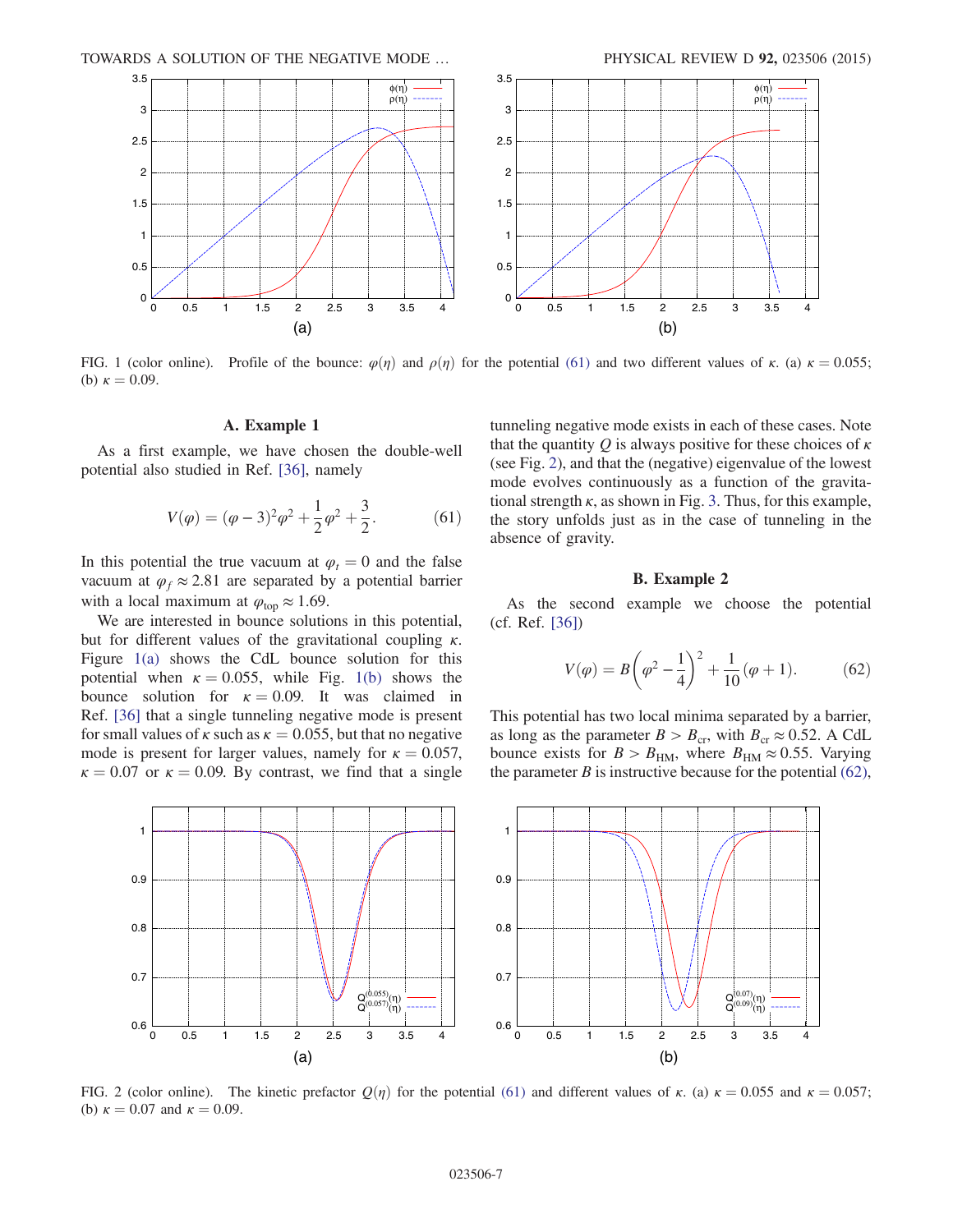<span id="page-7-0"></span>

FIG. 3. Lowest eigenvalues  $\lambda_0$  of the fluctuation equation [\(31\)](#page-3-6) versus  $\kappa$  for the potential [\(61\)](#page-6-3).

the factor  $\hat{O}$  is always positive along the bounce trajectory in the case of small values of B, while for  $B > B_0$  with  $B_0 \approx 3.22$ , the bounce solution develops a region of negative Q. Therefore this potential is ideally suited for studying the case of principal interest here, namely what happens when Q becomes negative. We analyzed the solutions for selected parameter values  $B$  varying between

1 and 10. Our main finding is that nothing special happens with the tunneling negative mode when  $Q$  becomes negative (as can now be expected, given the analytic treatment in Sec. [V](#page-3-5)). Figure [4\(a\)](#page-7-1) shows the bounce profile for  $B = 3$ , while Fig. [4\(b\)](#page-7-1) displays the corresponding bounce when  $B = 10$ . Note that the factor  $Q(\eta)$  is always positive for  $B < B_0$  and is negative in some interval of  $\eta$  for  $B > B_0$ ; see Fig. [5](#page-7-2). In this setup we investigated the tunneling negative mode and the first few positive modes in detail. Figure [6](#page-8-0) illustrates the dependence of the eigenvalue of the tunneling negative mode  $\psi_0$  as well as the first two excited positive modes  $\psi_{1,2}$  on the value of B. The characteristic profiles of these modes are shown in Fig. [7](#page-8-1) for the particular value of  $B = 10$ . Note that the eigenvalues evolve continuously as a function of  $B$  and in particular that the eigenvalue of the tunneling negative mode always remains negative, regardless of whether  $\hat{O}$  is positive everywhere or negative somewhere.

For values of  $B > B_0$ , the kinetic prefactor Q has negative values in some interval and infinitely many additional negative modes are expected to have support here [\[23,36\]](#page-14-4). For the first time, we will exhibit such modes explicitly here. The wave functions of the first two additional negative modes are shown in Fig. [8](#page-8-2) for the particular

<span id="page-7-1"></span>

FIG. 4 (color online). Profile of the bounce:  $\varphi(\eta)$  and  $\rho(\eta)$  for the potential [\(62\)](#page-6-2) and different choices of B. (a)  $B = 3$ ; (b)  $B = 10$ .

<span id="page-7-2"></span>

FIG. 5 (color online). The kinetic prefactor  $Q(\eta)$  for the potential [\(62\)](#page-6-2) and different values of B. For  $B \ge 3.22$  Q becomes negative along some interval of Euclidean time  $\eta$ . (a)  $B = 2$  and  $B = 3$ ; (b)  $B = 3.22$  (Q < 0 briefly); (c)  $B = 5$  and  $B = 10$ .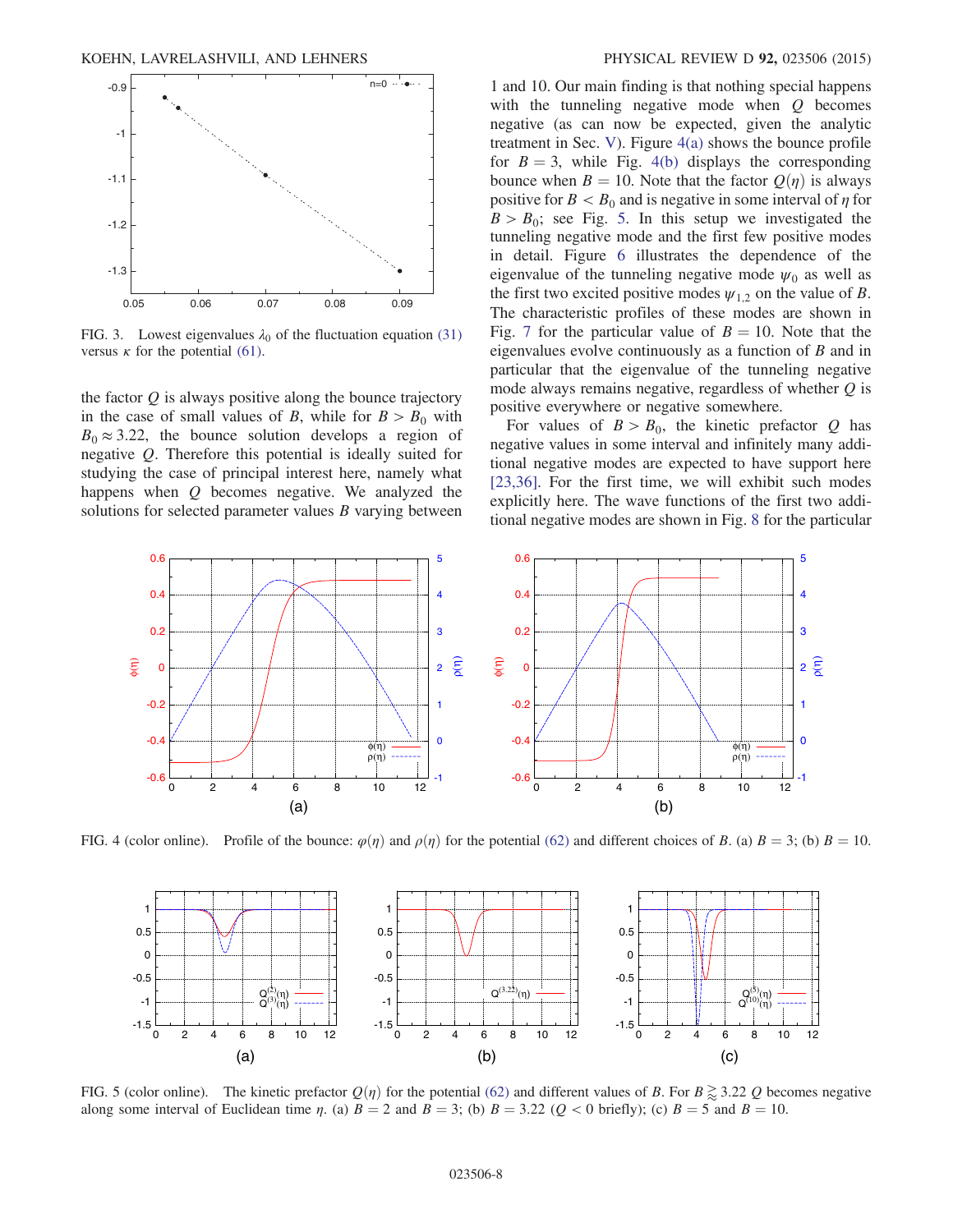<span id="page-8-0"></span>



FIG. 6 (color online). The first two positive eigenvalues  $\lambda_1$  and  $\lambda_2$  and the first (tunneling) negative eigenvalue  $\lambda_0$  of the fluctuation equation [\(31\)](#page-3-6) versus  $B$  for the potential [\(62\).](#page-6-2)

<span id="page-8-1"></span>

FIG. 7 (color online). The wave functions of the first two excited positive modes and of the tunneling negative mode in the case of  $B = 10$  for the potential [\(62\)](#page-6-2). Note the separate axes for the two positive modes on the left and right of graph (a). (a)  $\psi_1(\eta)$  and  $\psi_2(\eta)$ ; (b)  $\psi_0(\eta)$ .

<span id="page-8-2"></span>

FIG. 8 (color online). The wave functions of the first two extra negative modes in the case of  $B = 10$  for the potential [\(62\).](#page-6-2) (a)  $\psi_{-1}(\eta)$  and  $\psi_{-2}(\eta)$ .

<span id="page-8-3"></span>

FIG. 9 (color online). The first two extra negative eigenvalues  $\lambda_{-1}$  and  $\lambda_{-2}$  of the fluctuation equation [\(31\)](#page-3-6) versus B for the potential [\(62\).](#page-6-2)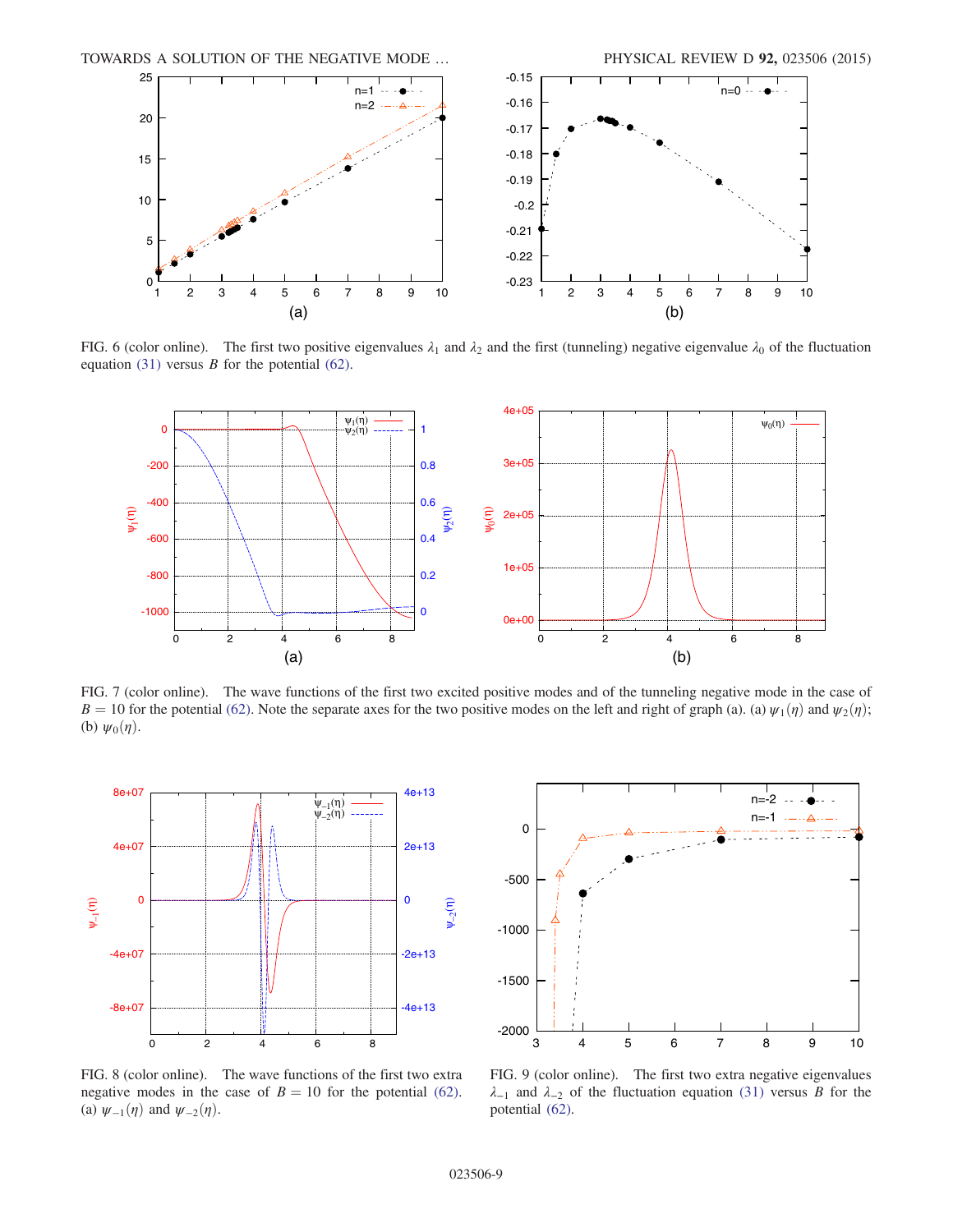<span id="page-9-0"></span>

FIG. 10 (color online). The kinetic prefactor  $Q(\eta)$  (plotted only over the region of greatest interest) for decreasing values of  $\kappa$  with fixed parameter  $B = 3$  for the potential [\(62\)](#page-6-2). (a)  $\kappa = 0.9$ ; (b)  $\kappa = 0.7$ ; (c)  $\kappa = 0.5$ .

value of  $B = 10$ . As expected, these modes have support in the region over which  $Q$  is negative. The two modes shown here have eigenvalues  $\lambda_{-1} = -18.22$  and  $\lambda_{-2} = -78.45$ respectively. As is intuitively clear, the magnitude of these

<span id="page-9-1"></span>

FIG. 11. Dependence of the eigenvalue of the tunneling negative mode  $\lambda_0$  on different choices of  $\kappa$  for  $B = 3$  for the potential [\(62\)](#page-6-2). The eigenvalue evolves smoothly and remains negative.

eigenvalues is inversely proportional to the length of the interval over which  $Q$  becomes negative. In Fig. [9](#page-8-3) we show how the eigenvalues of the first two additional negative modes evolve as the parameter  $B$  in the potential is varied. The eigenvalues already reach  $\lambda_{-1} = -907$ ,  $\lambda_{-2} = -9537$ at  $B = 3.4$  and tend to  $-\infty$  as B approaches  $B_0$  from above, while for  $B < B_0$  these additional negative modes disappear altogether as Q remains positive throughout. Note that over a substantial range of  $B$  the magnitude of the eigenvalues of the additional negative modes is vastly larger than those of the tunneling negative mode and the first couple of positive modes.

We also studied the dependence of the above cases on the gravitational strength  $\kappa$ . As an example, we fixed  $B = 3$ and decreased the value of  $\kappa$ . Figure [10](#page-9-0) shows plots of  $Q$  for different values of  $\kappa$  when  $B = 3$ . Figure [11](#page-9-1) shows the dependence of  $\lambda_0$  with respect to different choices of κ. Once again, we can see that nothing special happens to the tunneling negative mode as  $Q$  reaches negative values, and in particular the eigenvalue evolves smoothly. As before, we would expect the existence of an additional tower of negative modes wherever Q is negative.

<span id="page-9-2"></span>

FIG. 12 (color online). The quantity  $Q(\eta)$  for different values of B for the symmetric potential [\(63\).](#page-10-1) (a)  $B = 2$  and  $B = 2.5$ ; (b)  $B = 2.75$  and  $B = 3$ .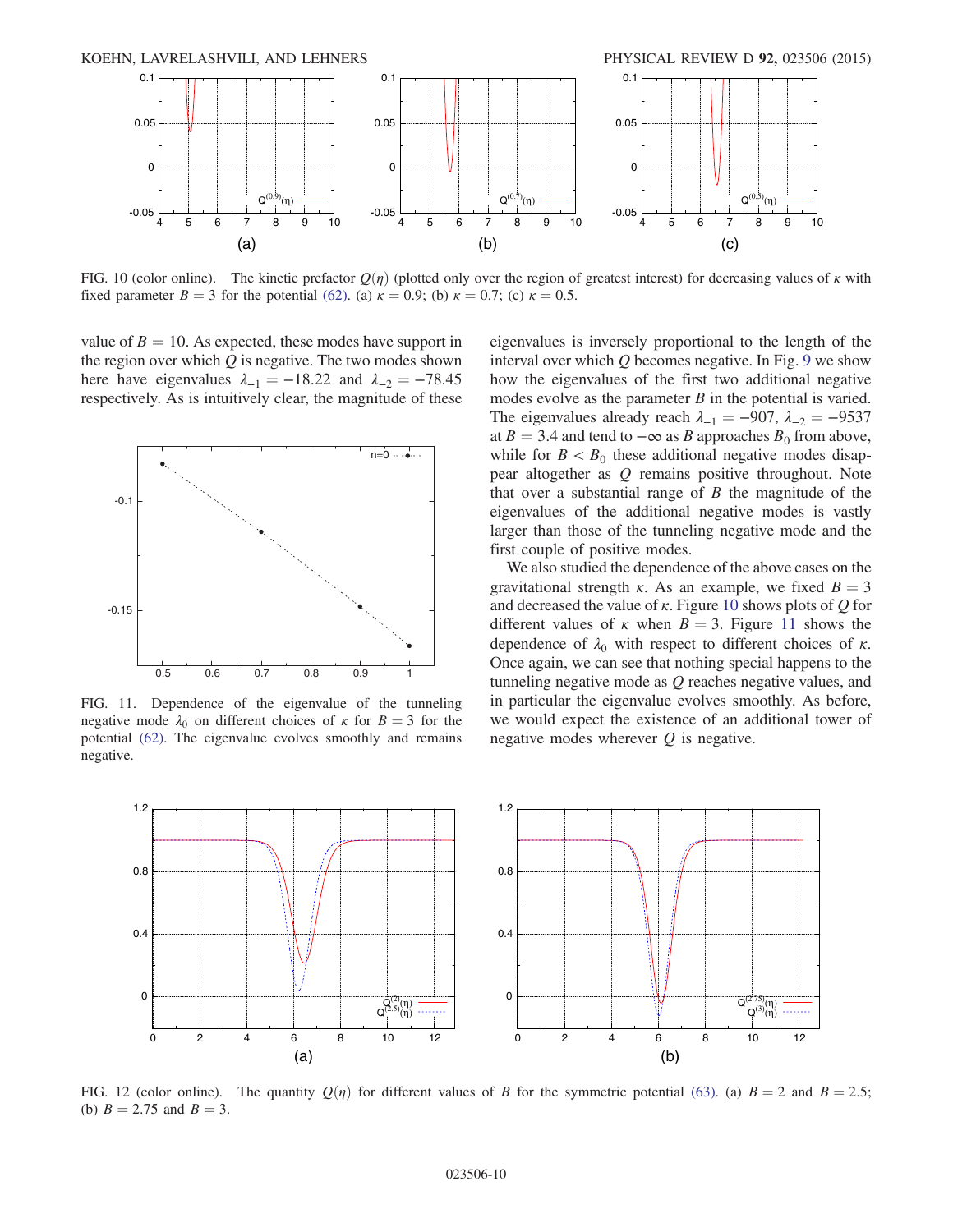<span id="page-10-2"></span>

FIG. 13. Dependence of  $\lambda_0$  on different choices of B for the symmetric potential  $(63)$ .

#### C. Symmetric potential

As the third example we consider a symmetric potential. This case is interesting because, in flat space, finite-action Euclidean solutions in a symmetric potential have at most zero modes. When gravity is included, it was first found in Ref. [\[41\]](#page-15-4) that the corresponding instantons develop a negative mode. For the numerical investigation, we choose the potential

$$
V(\varphi) = B\left(\varphi^2 - \frac{1}{4}\right)^2 + \frac{1}{10}
$$
 (63)

<span id="page-10-1"></span>and we vary the parameter  $B$  in the interval [2,4]. Once again we find a single tunneling negative mode in all cases, as well as a tower of additional negative modes for parameter values for which Q becomes negative. Figure [12](#page-9-2) shows the kinetic prefactor  $Q$  for selected values of  $B$  and Fig. [13](#page-10-2) illustrates the dependence of  $\lambda_0$  on B. The eigenvalue evolves continuously and remains negative as Q first reaches zero and then takes on negative values along an interval of Euclidean time  $\eta$  along the instanton.

#### VII. DISCUSSION

We investigated tunneling transitions with gravity with an emphasis on the cases where the factor  $Q$ , which sits in front of the kinetic term of fluctuations about the instantons, is negative in some interval of Euclidean time. We have shown that the perturbation equations remain well defined when Q crosses zero, and that the eigenvalues of existing mode functions vary continuously as we pass from situations with  $Q > 0$  everywhere to  $Q < 0$  somewhere. Thus, in particular, all bounces contain a single tunneling negative mode in their spectrum of perturbations. We should point out that these results are partly at odds with a recent study of Lee and Weinberg [\[36,37\]](#page-15-3); we provide a comparison of the two approaches in Appendices [A](#page-10-0) and [B](#page-11-0).

As we have discussed, when  $Q < 0$  an additional infinite tower of negative modes appears, in analogy with the first description of the problem by LRT [\[23\]](#page-14-4). In the present study we found the first few of these additional negative modes for concrete potentials numerically and determined their eigenvalues. We observed that over a substantial range of parameters the magnitude of the eigenvalues of the additional negative modes is vastly larger than those of the tunneling negative mode. In our opinion this is another manifestation of the fact that they have a different nature. Furthermore, it is interesting to note that nodal theorems [\[42\]](#page-15-5) are not fulfilled in this case, namely the number of nodes of the zero-energy wave function does not count the number of negative energy states in a given potential anymore.

As is known in certain cases, a proper choice of variables (obtained with the help of canonical transformations in the Hamiltonian formalism) can significantly simplify the description of a system. In Appendix [C](#page-12-0) we study the influence of canonical transformations on these additional negative modes and provide arguments that they cannot be removed by a canonical transformation of variables. The consideration of canonical transformations shows that, even though the prefactor of the kinetic term cannot be made positive in general, the classes of instantons for which it is negative can be changed; this suggests that the negativity of the prefactor is a technical problem, not related to a fundamental physical cause. The existence and significance of the additional negative modes remain somewhat mysterious, and further work will be required to fully elucidate the negative mode problem.

#### ACKNOWLEDGMENTS

We are thankful to Lorenzo Battarra for collaboration at the early stages of the present study and to Chandrashekar Devchand, Marc Henneaux and Valery Rubakov for fruitful discussions. M. K. is supported by the DOE under contract No. DE-SC0007901. G. L. and J. L. L. gratefully acknowledge the support of the European Research Council via the Starting Grant No. 256994 "StringCosmOS." G. L. acknowledges support from the Shota Rustaveli NSF Grant No. FR/143/6-350/14 and Swiss NSF SCOPES Grant No. IZ73Z0-152581.

# <span id="page-10-0"></span>APPENDIX A: COMPARISON TO THE WORK OF LEE AND WEINBERG

It may be useful to compare our results with those of Lee and Weinberg (LW) [\[36,37\]](#page-15-3), who recently performed a related study of the negative mode problem. Their work was performed in the Lagrangian formalism; in Appendix [B](#page-11-0), we discuss the Lagrangian approach in more detail. The main difference between our results and those of LW is that there are cases where LW claim that no tunneling negative mode is present. In particular, for instantons where the wall of the instanton is close to the maximum of  $\rho$  (and where the initial and final vacua are nearly degenerate),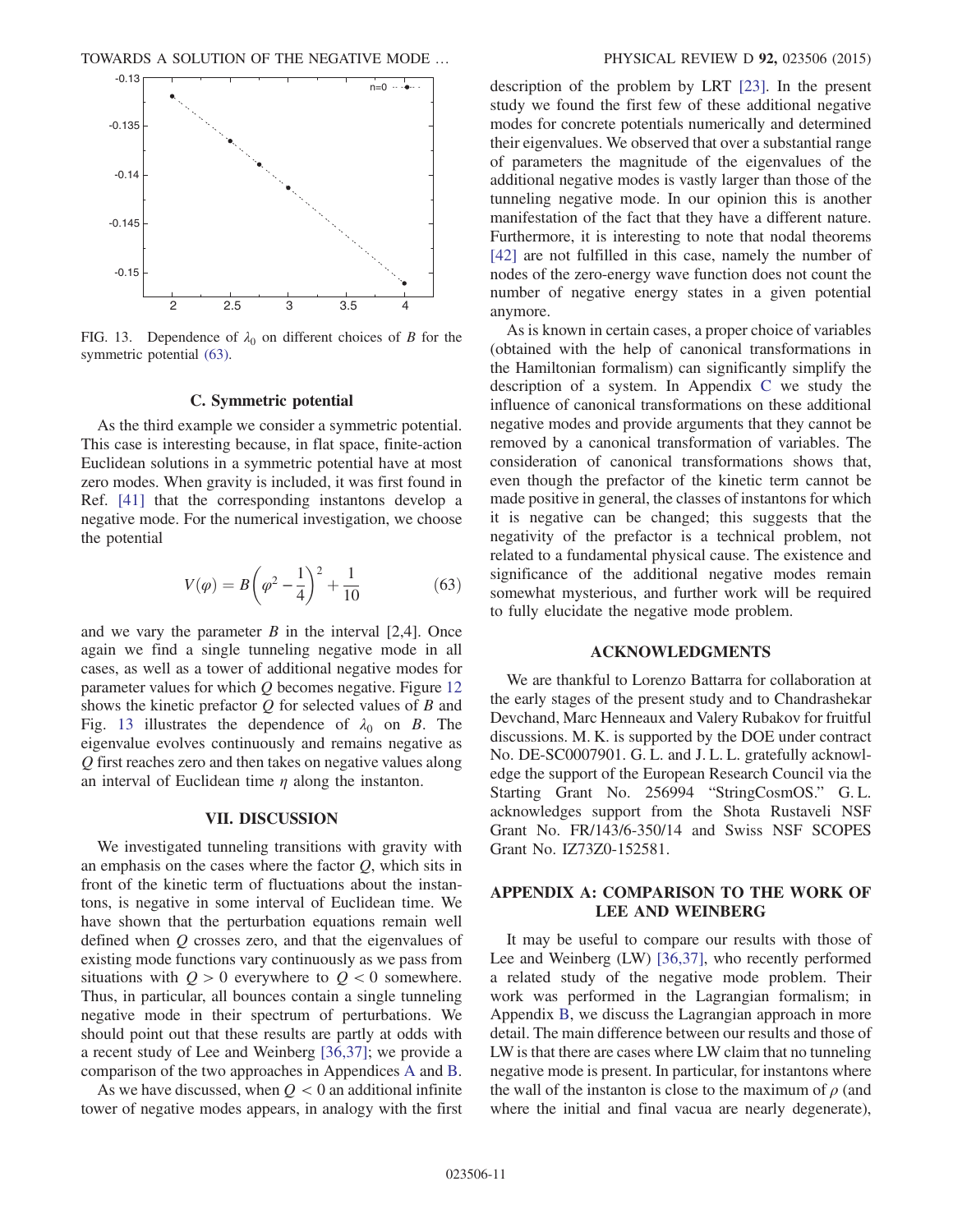they found that the tunneling negative mode is absent. We disagree with these results, as we have explicitly demonstrated the existence of the tunneling negative mode for such cases, even for the case of exactly degenerate initial and final vacua (a possible explanation of the discrepancy between our results and those of LW is discussed in Appendix [B\)](#page-11-0). Moreover, we have provided a proof that solutions to the eigenvalue equation evolve smoothly from cases where  $Q$  is everywhere positive to  $Q$  going negative somewhere. This analytic result boosts our confidence that our results are correct. We note that LW also confirmed the existence of an additional infinite tower of negative modes in regions where  $Q$  is negative, though it should be emphasized that in the Lagrangian approach it is the factor  $Q_{\text{LRT}} = \dot{\rho}^2 - \frac{\kappa}{6} \rho^2 \dot{\varphi}^2$  that is the relevant one, rather than the function  $Q = 1 - \frac{\kappa}{6} \rho^2 \dot{\varphi}^2$  that appears in the Hamiltonian formalism used here. This makes a difference, as  $Q_{LRT}$ becomes negative near  $\dot{\rho} = 0$  for *all* bounces (and thus all bounces will have an infinite number of negative modes in the approach of LW), while the function  $Q$  is only negative for certain classes of bounces. We certainly do agree with LW that these additional modes are not properly understood yet, and that their nature and physical significance must be studied further.

# <span id="page-11-0"></span>APPENDIX B: NEGATIVE MODE PROBLEM IN THE LAGRANGIAN APPROACH

We will briefly describe the derivation of the equations for linear perturbations in the Lagrangian approach. For the  $O(4)$ -symmetric situation, Eq. [\(24\)](#page-2-8), after fixing the gauge  $\Psi = 0$  and using the constraint equation to eliminate A, one gets the quadratic action [\[23\]](#page-14-4)

$$
S_{\Phi}^{(2)} = 2\pi^2 \int \frac{\rho^3 d\eta}{2Q_{\text{LRT}}} \left[ \dot{\rho}^2 \dot{\Phi}^2 - \frac{\kappa \rho^2 \dot{\phi} V'}{3} \Phi \dot{\Phi} \right] + \left( Q_{\text{LRT}} V'' + \frac{1}{6} \kappa \rho^2 V'^2 \right) \Phi^2 \bigg].
$$
 (B1)

<span id="page-11-1"></span>Integrating by parts and using the background equations of motion, one obtains

$$
S_{\Phi}^{(2)} = 2\pi^2 \int \rho^3 d\eta \left[ \frac{\dot{\rho}^2}{2Q_{\text{LRT}}} \dot{\Phi}^2 + \frac{1}{2} U_{\Phi} \Phi^2 \right] \quad (B2)
$$

with the potential

$$
U_{\Phi} = \frac{\dot{\rho}^2 V''}{Q_{\text{LRT}}} + \frac{\kappa \rho^2 \dot{\rho}^2 V'^2}{3 Q_{\text{LRT}}^2} + \frac{\kappa \rho \dot{\rho} \dot{\phi} V'}{3 Q_{\text{LRT}}^2}.
$$
 (B3)

The exact form of the fluctuation operator depends on the choice of a weight function which can be specified by defining the norm. With the choice

$$
\|\Phi\|^2 \equiv \int d^4x \sqrt{g}\Phi^2 = 2\pi^2 \int d\eta \rho(\eta)^3 \Phi^2, \quad (B4)
$$

the fluctuation equation diagonalizing the quadratic action [\(B2\)](#page-11-1) has the form

$$
-\frac{1}{\rho^3} \frac{d}{d\eta} \left(\frac{\rho^3 \dot{\rho}^2}{Q_{\text{LRT}}} \frac{d\Phi_n}{d\eta}\right) + U_{\Phi}[\varphi(\eta), \rho(\eta)] \Phi_n = \lambda_n \Phi_n, \quad (B5)
$$

where  $\Phi_n$  and  $\lambda_n$  are eigenfunctions and eigenvalues of the Dirichlet boundary value problem. The potential  $U_{\Phi}$  close to  $\eta = 0$  behaves as

$$
U_{\Phi} = U_{\Phi}^{(0)} + U_{\Phi}^{(2)} \eta^2 + O(\eta^4)
$$
 (B6)

with

$$
U_{\Phi}^{(0)} = V''(\varphi_0) - \frac{4}{3}\kappa V(\varphi_0), \text{ and}
$$
  

$$
U_{\Phi}^{(2)} = \frac{5\kappa}{12}V'^2(\varphi_0) + \frac{1}{8}V'(\varphi_0)V'''(\varphi_0).
$$
 (B7)

Regular solutions (eigenfunctions) close to  $\eta = 0$  then admit the asymptotic behavior

$$
\Phi = D_0 \left\{ 1 + \frac{1}{8} (V''(\varphi_0) - \lambda) \eta^2 + \frac{1}{576} [3(V''(\varphi_0) - \lambda)^2
$$
  
+ 2\kappa (V''(\varphi\_0) - \lambda) V(\varphi\_0)  
+ 10\kappa V'^2(\varphi\_0) + 3V'(\varphi\_0) V'''(\varphi\_0)] \eta^4 + O[\eta^6] \right\}, (B8)

with  $D_0$  being a normalization constant.

This gauge-fixed approach can easily be promoted to the gauge-invariant approach adopted by LW [\[36\].](#page-15-3) For the gauge-invariant variable

$$
\chi = \dot{\rho}\Phi + \rho\dot{\phi}\Psi \tag{B9}
$$

one gets a simple quadratic action

$$
S_{\chi}^{(2)} = 2\pi^2 \int \rho^3 d\eta \left( \frac{1}{2Q_{\text{LRT}}} \dot{\chi}^2 + \frac{1}{2} U_{\chi} \chi^2 \right), \qquad (B10)
$$

with the potential

$$
U_{\chi} = \frac{V''}{Q_{\text{LRT}}} + \frac{\kappa \rho^2 V'^2}{3Q_{\text{LRT}}^2} + \frac{\kappa \rho \dot{\phi} V'}{3\dot{\rho} Q_{\text{LRT}}^2} + \frac{2\kappa \dot{\phi}^2}{3Q_{\text{LRT}}} - \frac{\kappa \rho \dot{\phi} V'}{\dot{\rho} Q_{\text{LRT}}} - \frac{4\kappa V}{3Q_{\text{LRT}}} - \frac{\ddot{\rho} \dot{Q}_{\text{LRT}}}{\dot{\rho} Q_{\text{LRT}}^2}.
$$
 (B11)

Choosing the norm to be given by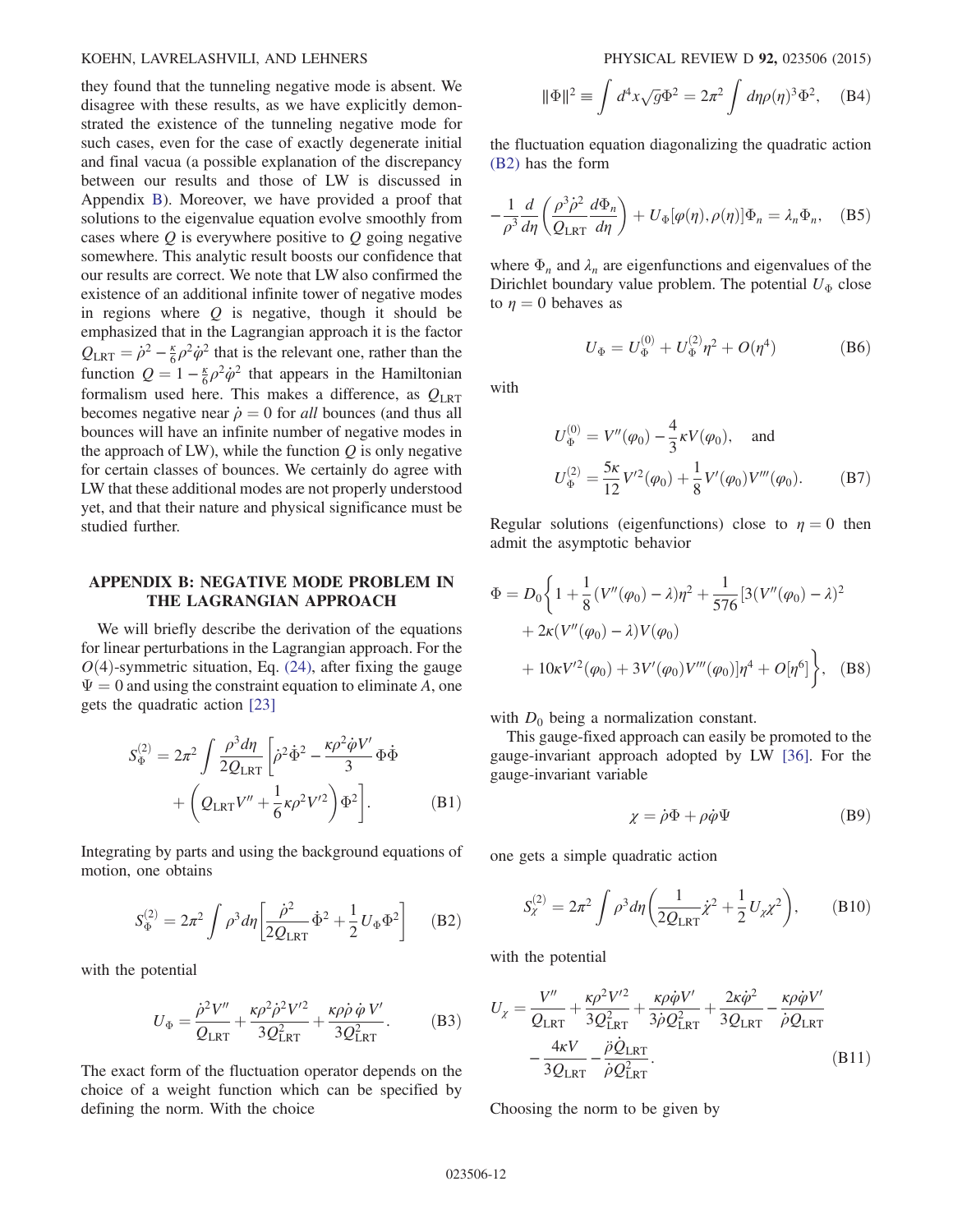TOWARDS A SOLUTION OF THE NEGATIVE MODE … PHYSICAL REVIEW D 92, 023506 (2015)

$$
\|\chi\|^2 \equiv \int d^4x \sqrt{g}\chi^2 = 2\pi^2 \int d\eta \rho(\eta)^3 \chi^2, \qquad (B12)
$$

the fluctuation equation takes the form

$$
-\frac{1}{\rho^3}\frac{d}{d\eta}\left(\frac{\rho^3}{Q_{\text{LRT}}}\frac{d\chi_n}{d\eta}\right) + U_{\chi}[\varphi(\eta), \rho(\eta)]\chi_n = \lambda_n \chi_n, \quad \text{(B13)}
$$

where  $\chi_n$  and  $\lambda_n$  are eigenfunctions and eigenvalues of the Dirichlet boundary value problem. For completeness, we will also write out the asymptotic behavior: the potential  $U_{\gamma}$ , close to  $\eta = 0$ , behaves as

$$
U_{\chi} = U_{\chi}^{(0)} + U_{\chi}^{(2)} \eta^{2} + O(\eta^{4}), \qquad (B14)
$$

with

$$
U_{\chi}^{(0)} = V''(\varphi_0) - \frac{4}{3}\kappa V(\varphi_0),
$$
  
\n
$$
U_{\chi}^{(2)} = \frac{\kappa}{24}V'^2(\varphi_0) + \frac{\kappa}{3}V(\varphi_0)V''(\varphi_0) - \frac{2\kappa^2}{3}V^2(\varphi_0)
$$
  
\n
$$
+ \frac{1}{8}V'(\varphi_0)V'''(\varphi_0).
$$
 (B15)

Regular solutions (eigenfunctions) close to  $\eta = 0$  behave as

$$
\chi = \chi_0 \left\{ 1 + \frac{1}{8} \left( V''(\varphi_0) - \frac{4}{3} \kappa V(\varphi_0) - \lambda \right) \eta^2 + \frac{1}{1728} \left[ 9V'(\varphi_0) V'''(\varphi_0) + 9(V''(\varphi_0) - \lambda)^2 - 6\kappa V(\varphi_0) (5V''(\varphi_0) - 9\lambda) + 3\kappa V'^2(\varphi_0) + 8\kappa^2 V^2(\varphi_0) \right] \eta^4 + O[\eta^6] \right\},
$$
\n(B16)

where  $\chi_0$  is a normalization constant.

We will finish with a simple, but important, remark: the definition of  $\chi$  is gauge invariant, but let us pick the typical gauge where one sets  $\Psi = 0$ , so that we have the relation  $\chi = \dot{\rho} \Phi$ . Now when  $\Phi$  describes the lowest eigenmode, i.e. the negative mode, it has a dependence on  $\eta$  in the shape of a typical bell curve, without nodes. However, note that at the middle of the instanton  $\dot{\rho} = 0$ , so that  $\chi$  will thus necessarily possess an extra node compared to Φ, even for the lowest-lying eigenfunction! The lowest-lying eigenfunction is peaked near the wall of the instanton, i.e. near the region where the scalar field  $\varphi$  varies the most. If this region is well separated from  $\dot{\rho} = 0$ , one may therefore not see the node, and it may look like  $\chi$  is nodeless. However, when the wall is located near  $\dot{\rho} = 0$ , the negative mode, expressed in terms of  $\chi$ , will have one node and will naively look like the first excited mode. In this case, one must be careful not to discard it erroneously. This observation may in part explain the discrepancy between our results and the claims in Ref. [\[36\].](#page-15-3)

# APPENDIX C: CANONICAL TRANSFORMATIONS

<span id="page-12-0"></span>The classical equations of motion of a system can be derived by requiring the stationarity of the action, the integral of the Lagrangian function,

$$
\delta S = 0 \to \delta \int (pq_{,t} - H) dt, \qquad (C1)
$$

where  $(q, p)$  are the canonical coordinate and momentum, while  $H$  is the Hamiltonian of the system. The resulting equations of motion are

$$
q_{,t} = \frac{\partial H}{\partial p}, \qquad p_{,t} = -\frac{\partial H}{\partial q}.
$$
 (C2)

We could equally well describe this system with different canonically conjugate coordinates  $(\tilde{q}, \tilde{p})$  and a new Hamiltonian K,

$$
\delta \int (\tilde{p}\tilde{q}_{,t} - K) dt, \quad \tilde{q}_{,t} = \frac{\partial K}{\partial \tilde{p}}, \quad \tilde{p}_{,t} = -\frac{\partial K}{\partial \tilde{q}}.
$$
 (C3)

<span id="page-12-1"></span>These two descriptions are equivalent if the two variational principles agree, i.e. if

$$
pq_{,t} - H = \tilde{p}\tilde{q}_{,t} - K + \frac{dF}{dt},\qquad (C4)
$$

where it is important to note that one may add an arbitrary total time derivative to the right-hand side of the above equation (we are ignoring scaling transformations here, which would have arisen by allowing the right-hand side to also be multiplied by an overall factor). This function  $F$ may depend on various combinations of the old and new coordinates; for us, the particular choice

$$
F = q \cdot p + F_3(p, \tilde{q}, t), \tag{C5}
$$

will be useful, where  $F_3$  denotes an arbitrary function of the old momentum, the new coordinate and of time. With this choice for  $F$ , Eq. [\(C4\)](#page-12-1) becomes

$$
-H = \tilde{p}\tilde{q}_{,t} - K + p_{,t}q + \frac{\partial F_3}{\partial t} + \frac{\partial F_3}{\partial p}p_{,t} + \frac{\partial F_3}{\partial \tilde{q}}\tilde{q}_{,t}.
$$
 (C6)

Since we are treating the old and new coordinates and momenta as independent variables, we can see that the equation above is satisfied if we identify

$$
q = -\frac{\partial F_3}{\partial p}, \qquad \tilde{p} = -\frac{\partial F_3}{\partial \tilde{q}}, \qquad K = H + \frac{\partial F_3}{\partial t}. \quad \text{(C7)}
$$

Now let us specialize further to the choice

$$
F_3 = -\frac{1}{d}\tilde{q}p - \frac{1}{2dc_{,t}}p^2,
$$
 (C8)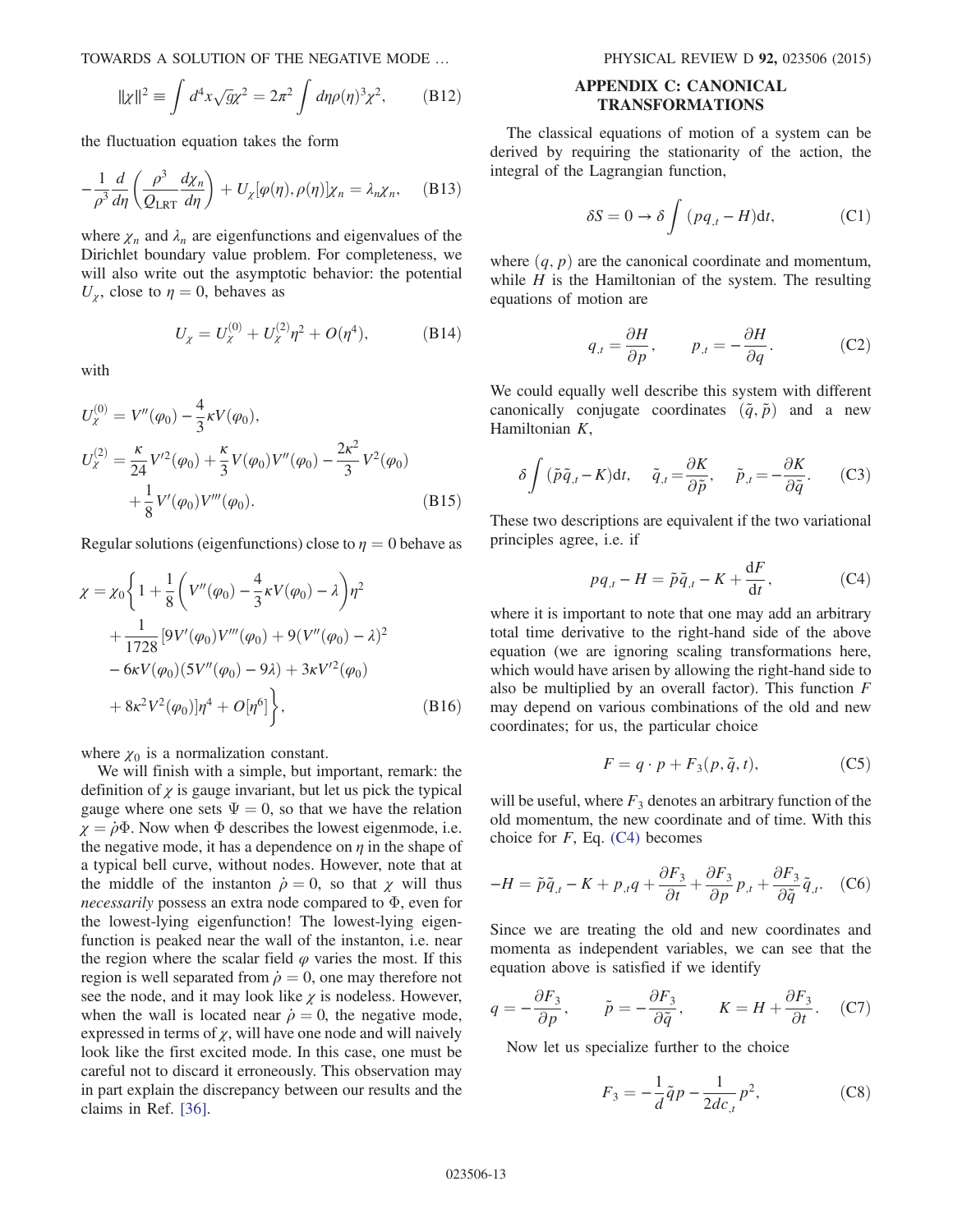where  $c(t)$ ,  $d(t)$  are explicit, a priori arbitrary, functions of time. We have included a time-derivative term in the denominator of the second term such that  $c, d$  are dimensionless functions of time. This leads to the canonical transformations

$$
q = \frac{1}{d}\tilde{q} + \frac{1}{c_{,t}}\tilde{p}, \qquad \tilde{q} = dq - \frac{1}{c_{,t}}p,
$$
  
\n
$$
K = H(\tilde{q}, \tilde{p}) - \frac{1}{2}\frac{\partial(d/c_{,t})}{\partial t}\tilde{p}^{2}.
$$
  
\n
$$
p = d\tilde{p}, \qquad \tilde{p} = \frac{1}{d}p,
$$
 (C9)

The important change is in the last term: the momentumsquared part of the Hamiltonian (which is responsible for the kinetic term in the Lagrangian description) gets modified by this transformation.

Now let us look in more detail at the case we are interested in. The Euclidean action  $S_E$  was given in Eq. [\(28\)](#page-3-2) (where we will drop the overall factor of  $2\pi^2$  arising from the volume of  $S<sup>3</sup>$ ). Its Lorentzian equivalent is given by

$$
S_t = \int dt \mathcal{L}_t = \int dt \left[ \frac{\rho^3}{2Q} \Phi_{,t}^2 - \frac{\rho^3}{2} U \Phi^2 \right], \qquad (C10)
$$

where  $Q, U$  are here understood to be given in terms of ordinary time  $t = -i\eta$ , e.g.  $Q = 1 + \rho^2 \phi_{,t}^2/6$ . With the canonical momentum given by  $\Pi = \frac{\rho^3}{Q} \Phi_{,t}$ , the corresponding Hamiltonian reads

$$
H = \Pi \Phi_{,t} - \mathcal{L}_t = \frac{Q}{2\rho^3} \Pi^2 + \frac{\rho^3 U}{2} \Phi^2.
$$
 (C11)

<span id="page-13-0"></span>If we now apply the canonical transformation above, with  $(\Phi, \Pi) = (q, p) \rightarrow (\tilde{q}, \tilde{p})$ , we obtain the new Hamiltonian

$$
K = \frac{1}{2} \left[ \frac{d^2 Q}{\rho^3} + \frac{1}{c_{,t}^2} \rho^3 U - (d/c_{,t})_{,t} \right] \tilde{p}^2 + \frac{\rho^3 U}{c_{,t} d} \tilde{p} \tilde{q} + \frac{1}{2} \frac{\rho^3 U}{d^2} \tilde{q}^2.
$$
 (C12)

This theory can be equally well described by a Lagrangian of the form

$$
\tilde{\mathcal{L}} = \frac{1}{2\left[\frac{d^2Q}{\rho^3} + \frac{\rho^3}{c_x^2}U - \left(d/c_{,t}\right)_{,t}\right]} \Phi_{,t}^2 + (\cdots)\Phi_{,t}^2 \tag{C13}
$$

where the explicit form of the mass term is not important for our present purposes. Transforming to Euclidean time leads to the Lagrangian

$$
\tilde{\mathcal{L}}_E = \frac{1}{2\left[\frac{d^2Q}{\rho^3} - \frac{\rho^3}{c^2}U - \left(d/\dot{c}\right)_{,\eta}\right]} \dot{\Phi}^2 - (\cdots)\Phi^2, \qquad \text{(C14)}
$$

where now  $Q, U$  take their Euclidean expressions [\(27\)](#page-3-1) and [\(29\)](#page-3-3). Note the most important consequence of the canonical transformation: the coefficient in front of the kinetic term has changed. Can it be made positive? Unfortunately, this seems impossible in general: in order to make the kinetic coefficient nonsingular, we should take  $1/\dot{c} \propto Q$  (with no other zeros than those of  $Q$ ) in order to cancel the divergence in  $U$ ; see Eq. [\(37\).](#page-4-4) For some cases of interest, e.g. the potential in Eq. [\(62\)](#page-6-2) with  $B = 4$ ,  $Q^2U$  is positive everywhere. Then, in the interval where  $Q < 0$ , the second term in the kinetic coefficient will make the coefficient even more negative. Hence the sign of the overall coefficient will depend on the last term,  $-(d/\dot{c})_n$ . At the moments where  $Q = 0$ , this last term will contribute in proportion to  $-d\dot{Q}$ . Keeping in mind that  $\dot{Q}$  has different signs at both ends of the  $Q < 0$  interval, it implies that d must change sign, and hence pass through zero during that interval. But when d passes through zero the  $\tilde{p}\tilde{q}$  and  $\tilde{q}^2$  terms in Eq. [\(C12\)](#page-13-0) will be divergent, rendering the new theory singular. There is nevertheless one lesson that one can draw from this discussion: even though this type of canonical transformation cannot make the kinetic coefficient positive and nonsingular, it can change the class of instantons for which it is negative. For instance, for instantons where  $Q > 0$ throughout, one may transform to a theory where the coefficient is negative somewhere. This suggests that the sign of Q might be "just" a technical issue, and not something with fundamental physical significance.

There is another set of canonical transformations worth considering. These arise by considering the generating function

$$
F = F_1(q, \tilde{q}, t), \tag{C15}
$$

leading to

$$
p = \frac{\partial F_1}{\partial q}, \qquad \tilde{p} = -\frac{\partial F_1}{\partial \tilde{q}}, \qquad K = H + \frac{\partial F_1}{\partial t}.
$$
 (C16)

If we choose  $F_1 = f(t)q\tilde{q}$ , we obtain

$$
q = -\frac{1}{f(t)}\tilde{p}, \qquad p = f(t)\tilde{q},
$$
  

$$
K = H + (-\tilde{q}\tilde{p})_{,t} = H.
$$
 (C17)

This transformation interchanges coordinates and momenta. Above, we saw that there are examples, such as the potential [\(62\)](#page-6-2) with  $B = 4$ , where the potential is everywhere positive. Hence one may ask whether it is possible to use the transformation just described to exchange a theory with a (partly) negative kinetic term and a positive potential for one with a positive kinetic term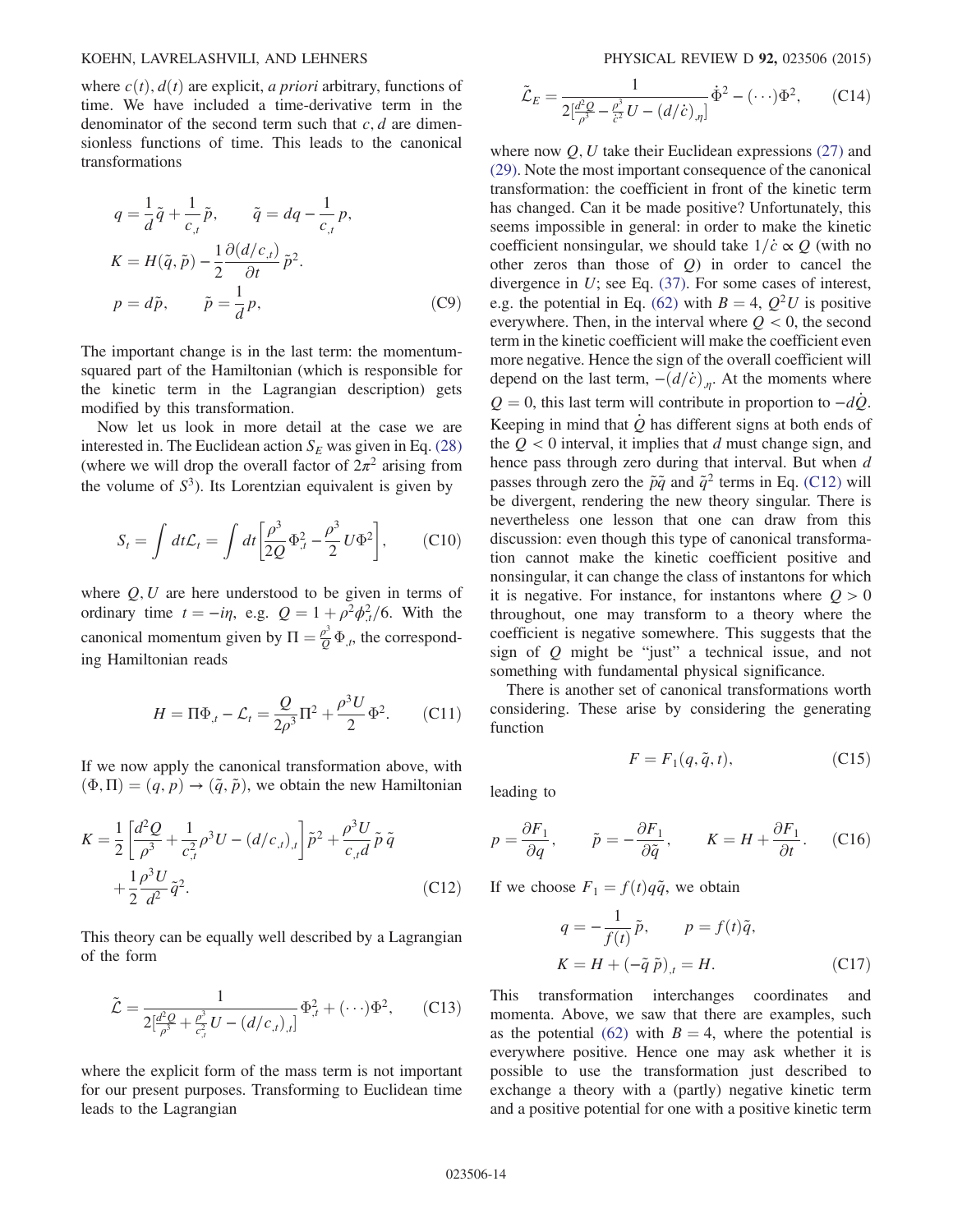TOWARDS A SOLUTION OF THE NEGATIVE MODE … PHYSICAL REVIEW D 92, 023506 (2015)

and a (partly) negative potential (see also Ref. [\[29\]](#page-14-7)). This would remove the unwanted infinite tower of negative modes. Specializing to the model of interest, we find the resulting Euclidean theory

$$
\tilde{\mathcal{L}}_E = \frac{f^2}{2\rho^3 U} \dot{\Phi}^2 + \frac{Qf^2}{2\rho^3} \Phi^2.
$$
 (C18)

Note that now the kinetic term is indeed manifestly positive when  $U > 0!$  However, as it stands the theory is

still singular, due to the singularities in U. We can remove those by choosing  $f \propto 1/Q$ , with no other poles than those of  $1/Q$ . This renders the kinetic term regular, but unfortunately leads to a new potential  $\propto 1/Q$ , which is divergent when  $Q$  passes through zero. Thus, even though we can cure the kinetic term by this procedure, we are in effect shifting the singularity to the potential. Thus, unfortunately it appears that it is impossible to cure the negative  $Q$  complications by a canonical transformation.

- <span id="page-14-0"></span>[1] S. R. Coleman and F. De Luccia, Gravitational effects on and of vacuum decay, Phys. Rev. D 21[, 3305 \(1980\)](http://dx.doi.org/10.1103/PhysRevD.21.3305).
- <span id="page-14-1"></span>[2] G. Isidori, G. Ridolfi, and A. Strumia, On the metastability of the standard model vacuum, [Nucl. Phys.](http://dx.doi.org/10.1016/S0550-3213(01)00302-9) B609, 387 [\(2001\).](http://dx.doi.org/10.1016/S0550-3213(01)00302-9)
- [3] G. Isidori, V. S. Rychkov, A. Strumia, and N. Tetradis, Gravitational corrections to standard model vacuum decay, Phys. Rev. D 77[, 025034 \(2008\)](http://dx.doi.org/10.1103/PhysRevD.77.025034).
- [4] J. Elias-Miro, J. R. Espinosa, G. F. Giudice, G. Isidori, A. Riotto, and A. Strumia, Higgs mass implications on the stability of the electroweak vacuum, [Phys. Lett. B](http://dx.doi.org/10.1016/j.physletb.2012.02.013) 709, 222 [\(2012\).](http://dx.doi.org/10.1016/j.physletb.2012.02.013)
- [5] G. Degrassi, S. Di Vita, J. Elias-Miro, J. R. Espinosa, G. F. Giudice, G. Isidori, and A. Strumia, Higgs mass and vacuum stability in the Standard Model at NNLO, [J. High Energy](http://dx.doi.org/10.1007/JHEP08(2012)098) [Phys. 08 \(2012\) 098.](http://dx.doi.org/10.1007/JHEP08(2012)098)
- [6] A. Kobakhidze and A. Spencer-Smith, Electroweak vacuum (in)stability in an inflationary universe, [Phys. Lett. B](http://dx.doi.org/10.1016/j.physletb.2013.04.013) 722, [130 \(2013\)](http://dx.doi.org/10.1016/j.physletb.2013.04.013).
- [7] V. Branchina and E. Messina, Stability, Higgs boson mass and new physics, Phys. Rev. Lett. 111[, 241801 \(2013\).](http://dx.doi.org/10.1103/PhysRevLett.111.241801)
- [8] A. Kobakhidze and A. Spencer-Smith, The Higgs vacuum is unstable, [arXiv:1404.4709.](http://arXiv.org/abs/1404.4709)
- [9] V. Branchina, E. Messina, and A. Platania, Top mass determination, Higgs inflation, and vacuum stability, [J.](http://dx.doi.org/10.1007/JHEP09(2014)182) [High Energy Phys. 09 \(2014\) 182.](http://dx.doi.org/10.1007/JHEP09(2014)182)
- [10] V. Branchina, E. Messina, and M. Sher, Lifetime of the electroweak vacuum and sensitivity to Planck scale physics, Phys. Rev. D 91[, 013003 \(2015\)](http://dx.doi.org/10.1103/PhysRevD.91.013003).
- [11] F. Loebbert and J. Plefka, Quantum gravitational contributions to the Standard Model effective potential and vacuum stability, [arXiv:1502.03093.](http://arXiv.org/abs/1502.03093)
- [12] F. Bezrukov, M. Y. Kalmykov, B. A. Kniehl, and M. Shaposhnikov, Higgs Boson mass and new physics, [J. High](http://dx.doi.org/10.1007/JHEP10(2012)140) [Energy Phys. 10 \(2012\) 140.](http://dx.doi.org/10.1007/JHEP10(2012)140)
- [13] Y. Hamada, H. Kawai, K. y. Oda, and S. C. Park, Higgs inflation is still alive after the results from BICEP2, [Phys.](http://dx.doi.org/10.1103/PhysRevLett.112.241301) Rev. Lett. 112[, 241301 \(2014\).](http://dx.doi.org/10.1103/PhysRevLett.112.241301)
- [14] F. Bezrukov and M. Shaposhnikov, Higgs inflation at the critical point, [Phys. Lett. B](http://dx.doi.org/10.1016/j.physletb.2014.05.074) 734, 249 (2014).
- <span id="page-14-8"></span>[15] B. H. Lee and W. Lee, Vacuum bubbles in a de Sitter background and black hole pair creation, [Classical Quantum](http://dx.doi.org/10.1088/0264-9381/26/22/225002) Gravity 26[, 225002 \(2009\).](http://dx.doi.org/10.1088/0264-9381/26/22/225002)
- [16] B. H. Lee, C. H. Lee, W. Lee, and C. Oh, Instanton solutions mediating tunneling between the degenerate vacua in curved space, Phys. Rev. D **82**[, 024019 \(2010\)](http://dx.doi.org/10.1103/PhysRevD.82.024019).
- [17] B. H. Lee, C. H. Lee, W. Lee, and C. Oh, Oscillating instanton solutions in curved space, [Phys. Rev. D](http://dx.doi.org/10.1103/PhysRevD.85.024022) 85, [024022 \(2012\).](http://dx.doi.org/10.1103/PhysRevD.85.024022)
- [18] L. Battarra, G. Lavrelashvili, and J. L. Lehners, Creation of wormholes by quantum tunneling in modified gravity theories, Phys. Rev. D 90[, 124015 \(2014\).](http://dx.doi.org/10.1103/PhysRevD.90.124015)
- <span id="page-14-2"></span>[19] S. R. Coleman, The fate of the false vacuum. 1. semiclassical theory, Phys. Rev. D 15[, 2929 \(1977\);](http://dx.doi.org/10.1103/PhysRevD.15.2929) 16[, 1248\(E\)](http://dx.doi.org/10.1103/PhysRevD.16.1248) [\(1977\).](http://dx.doi.org/10.1103/PhysRevD.16.1248)
- <span id="page-14-10"></span>[20] C. G. Callan, Jr. and S. R. Coleman, The fate of the false vacuum. 2. first quantum corrections, [Phys. Rev. D](http://dx.doi.org/10.1103/PhysRevD.16.1762) 16, 1762 [\(1977\).](http://dx.doi.org/10.1103/PhysRevD.16.1762)
- [21] S. R. Coleman, The uses of instantons, Subnucl. Ser. 15, 805 (1979).
- <span id="page-14-3"></span>[22] S. R. Coleman, Quantum tunneling and negative eigenvalues, Nucl. Phys. B298[, 178 \(1988\)](http://dx.doi.org/10.1016/0550-3213(88)90308-2).
- <span id="page-14-4"></span>[23] G. Lavrelashvili, V. A. Rubakov, and P. G. Tinyakov, Tunneling transitions with gravitation: breaking of the quasiclassical approximation, [Phys. Lett. B](http://dx.doi.org/10.1016/0370-2693(85)90761-0) 161, 280 [\(1985\).](http://dx.doi.org/10.1016/0370-2693(85)90761-0)
- <span id="page-14-5"></span>[24] T. Tanaka and M. Sasaki, False vacuum decay with gravity: negative mode problem, [Prog. Theor. Phys.](http://dx.doi.org/10.1143/ptp/88.3.503) 88, 503 (1992).
- [25] G. V. Lavrelashvili, On the quadratic action of the Hawking-Turok instanton, Phys. Rev. D 58[, 063505 \(1998\).](http://dx.doi.org/10.1103/PhysRevD.58.063505)
- [26] T. Tanaka, The no-negative mode theorem in false vacuum decay with gravity, Nucl. Phys. B556[, 373 \(1999\)](http://dx.doi.org/10.1016/S0550-3213(99)00369-7).
- <span id="page-14-6"></span>[27] A. Khvedelidze, G. Lavrelashvili, and T. Tanaka, On cosmological perturbations in closed FRW model with scalar field and false vacuum decay, [Phys. Rev. D](http://dx.doi.org/10.1103/PhysRevD.62.083501) 62, [083501 \(2000\).](http://dx.doi.org/10.1103/PhysRevD.62.083501)
- <span id="page-14-9"></span>[28] G. Lavrelashvili, Negative mode problem in false vacuum decay with gravity, [Nucl. Phys. B, Proc. Suppl.](http://dx.doi.org/10.1016/S0920-5632(00)00756-8) 88, 75 [\(2000\).](http://dx.doi.org/10.1016/S0920-5632(00)00756-8)
- <span id="page-14-7"></span>[29] S. Gratton and N. Turok, Homogeneous modes of cosmological instantons, Phys. Rev. D 63[, 123514 \(2001\)](http://dx.doi.org/10.1103/PhysRevD.63.123514).
- [30] J.C. Hackworth and E.J. Weinberg, Oscillating bounce solutions and vacuum tunneling in de Sitter spacetime, Phys. Rev. D 71[, 044014 \(2005\)](http://dx.doi.org/10.1103/PhysRevD.71.044014).
- [31] G. Lavrelashvili, The number of negative modes of the oscillating bounces, Phys. Rev. D 73[, 083513 \(2006\).](http://dx.doi.org/10.1103/PhysRevD.73.083513)